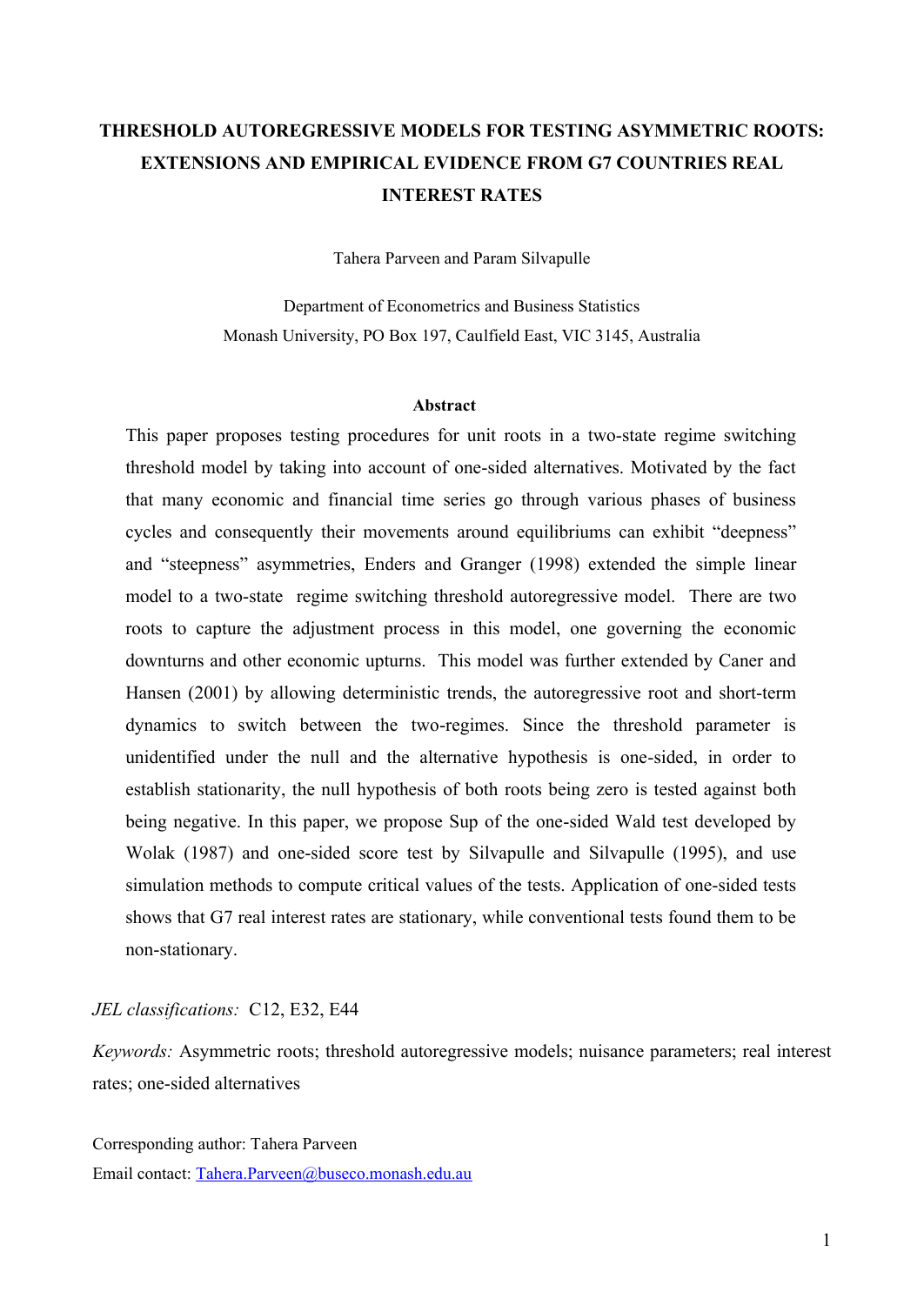#### **Introduction**

There has been a growing discontent among applied researchers with the standard linear ARMA framework invariably used to test for a unit root. A theoretical prediction of stationarity of many time series in several areas of economics, for example, real interest rates in macro-finance, is confused in practice by the persistent failure to reject the unit root null hypothesis by ADF-type tests. These traditional tests that assume linear adjustments to the long run equilibrium can be biased towards not rejecting the null hypothesis of unit root in cases where the series is in fact stationary but demonstrates asymmetric adjustments. Several studies indicated that the standard unit root tests using linear models can be misspecified and have low power when the adjustment process is nonlinear, and the model, for example, switches between two-regimes, one corresponds to economic downturn and other economic upturn. See Pippenger and Goering (1993), and Balke and Fomby (1997) for details. To accommodate this behaviour, Enders and Granger (1998) and Caner and Hansen (2001) specified threshold autoregressive models and propose tests for unit roots.

In this paper, we want to investigate the presence of unit roots in G7 real interest rate series. To do this, we take some important issues related to real interest rate movements into consideration and extend the threshold unit root tests in order to improve their powers to reject the unit root null hypothesis. These issues are: (i) the two roots are negative under the stationary alternative; (ii) real interest rates possess a first-order moving average term MA(1), and hence, as Ng and Perron, (2001) argued, the traditional model selection criteria such as AIC or BIC may fail to select the appropriate lag structure; and (iii) over the years, G7 countries might have made significant changes to the conduct of their monetary policies, which cause sudden or gradual structural breaks in the real interest rate time series. The aim is to extend the tests proposed by Enders and Granger (1998) accommodating the above issues and the fact that the threshold parameter vanishes under the null hypothesis of unit roots and propose new tests based on one-sided tests developed by Wolak (1987) and Silvapulle and Silvapulle (1995). The performance of these new tests for a fully flexible TAR model will then be assessed.

Enders and Granger (1998) studied threshold and momentum threshold models and proposed tests for the null of unit roots against stationary roots and for the null of symmetric adjustment (equal roots) against asymmetric adjustment process. In the threshold models studied by Enders and Granger, only the autoregressive root is allowed to switch between the two regimes. They proposed conventional F-test for the null of unit roots against stationary alternative under which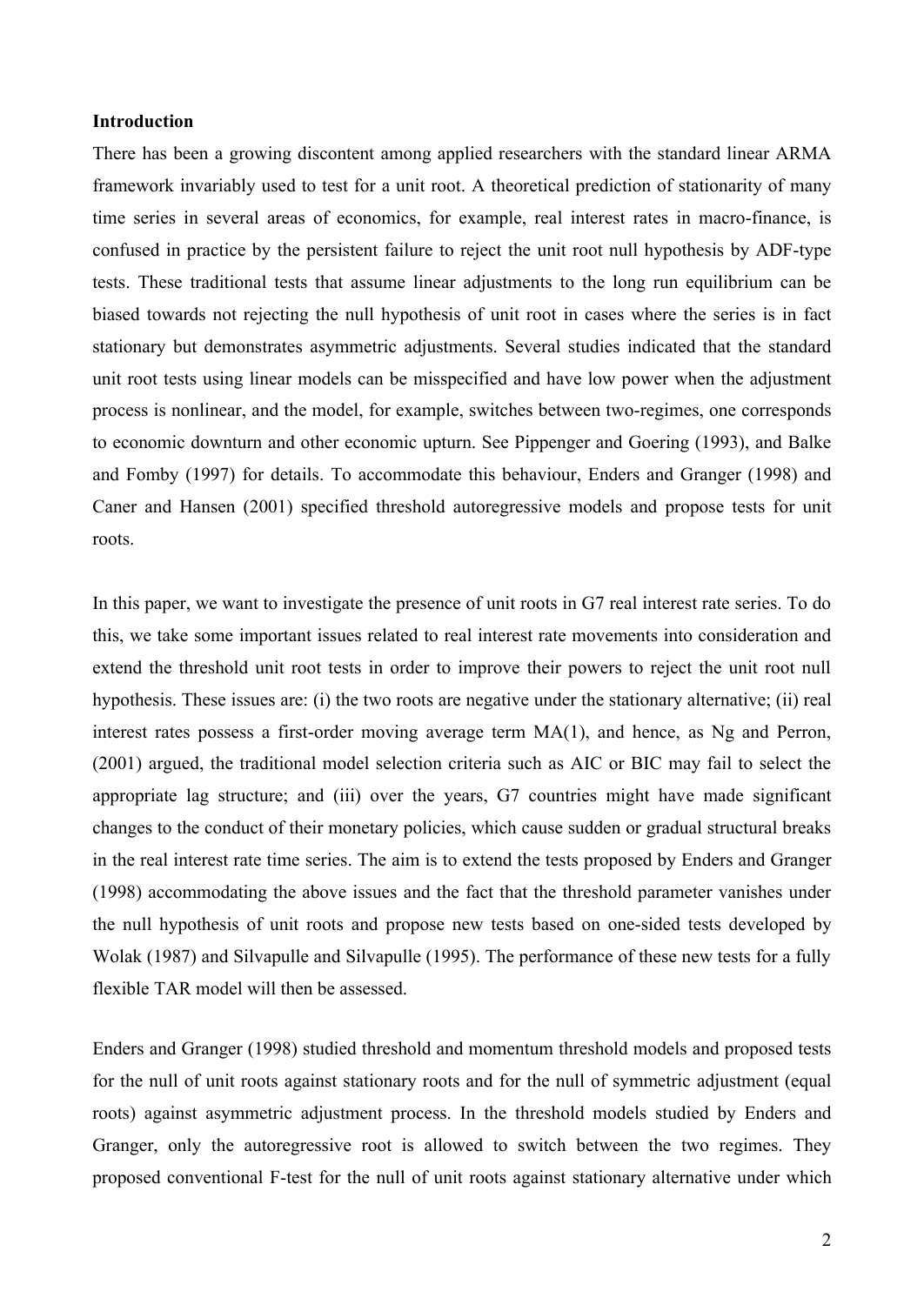both roots are negative. Further, an F test is proposed for the null of equal roots. In this paper, we propose two improvements: one is to incorporate the one-sided nature of the alternative hypothesis, and the other is to take account of the fact that the threshold parameter disappears under the null hypotheses, creating a nuisance parameter problem.

Caner and Hansen (2001) studied TAR models by allowing the deterministic terms, autoregressive root and the short-run dynamics to switch between the two states. They proposed Sup Wald test for the null of two roots, one governs the upper regime and the other the lower regime, against stationary alternative that both roots are negative by accommodating the nuisance parameter problem. Further, they proposed some tests to take account of one-sided alternatives, and these are the sums of t-tests. Since the alternative hypothesis is a one-sided multi-parameter one, this paper adapts one-sided tests developed in the literature to unit root testing problem. The main objectives of this paper are to (i) propose Supremum one-sided F, Wald and Score tests for testing nonstationary against stationary hypotheses in TAR models studied by Enders and Granger (1998) by taking account of both nuisance parameter problem and one-sided alternative hypothesis together; (ii) extend them to a fully flexible TAR model of Caner and Hansen (2001); (iii) use modified AIC (MAIC) for model selection, particularly for selecting the optimum number of lag dynamics; and (iv) establish the stationarity property of G7 interest rates using the existing tests and proposed Sup one-sided tests. Monthly G7 real interest rates for the period 1971M1 to 2006M9 are used in this investigation, and our analysis finds all G7 series to be stationary, and the threshold parameter estimates to be significantly different from zero.

The rest of the paper proceeds as follows: Section 2 outlines the econometric methodologies, and proposes some tests for testing the unit root hypothesis against stationary hypothesis. Section 3 describes the G7 real interest rate data and assesses their time series properties. Section 4 conducts the empirical analysis of real interest rates and reports the results. Some concluding remarks are made in section 5.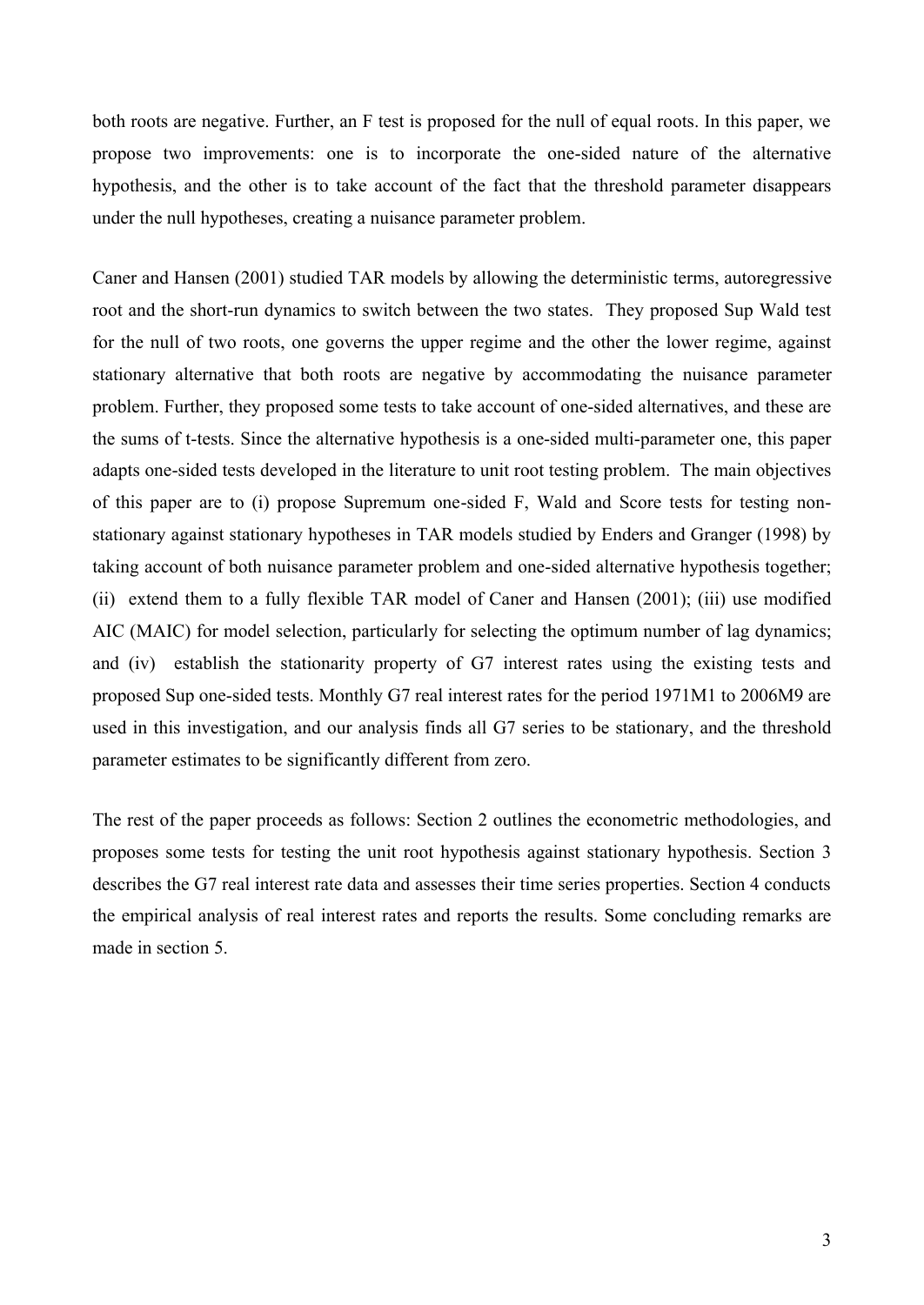### **2. Methodologies**

In this section, we discuss various model specifications including a simple linear model used in the application of ADF test, a two-state regime switching threshold autoregressive (TAR) model with only the autoregressive parameter switching, and a TAR with deterministic terms, the autoregressive root and short run dynamics switching. Further, we specify the hypotheses for testing nonstationarity against stationarity, and adjustment is symmetric against asymmetric.

#### **2.1 Model specifications and hypotheses for nonstationarity testing**

Consider the following a simple linear autoregressive model:

$$
\Delta y_t = m + dt + r y_{t-1} + \sum_{i=1}^{i=q} b_i \Delta y_{t-i} + e_t
$$
 (1)

where  $y_t$  is the time series,  $\mu$  and t are deterministic terms drift and time trend respectively, and

 $\Delta y_{t-i}$ ,  $i = 1,..., q$  are short run dynamics and  $\rho$  is the root, known as the adjustment parameter. It is

well-known that the null hypothesis  $H_{01}:\rho = 0$  is tested against  $H_{11}:\rho < 0$  using the non-standard t

test. The lag dynamics are chosen using model selection criteria MAIC, AIC and BIC. The MAIC is recently proposed by Ng and Perron (2001), which is defined as follows:

$$
MAIC(k) = \ln(\hat{S}_k^2) + \frac{2(t_r(k) + k)}{T - k_{\max}}
$$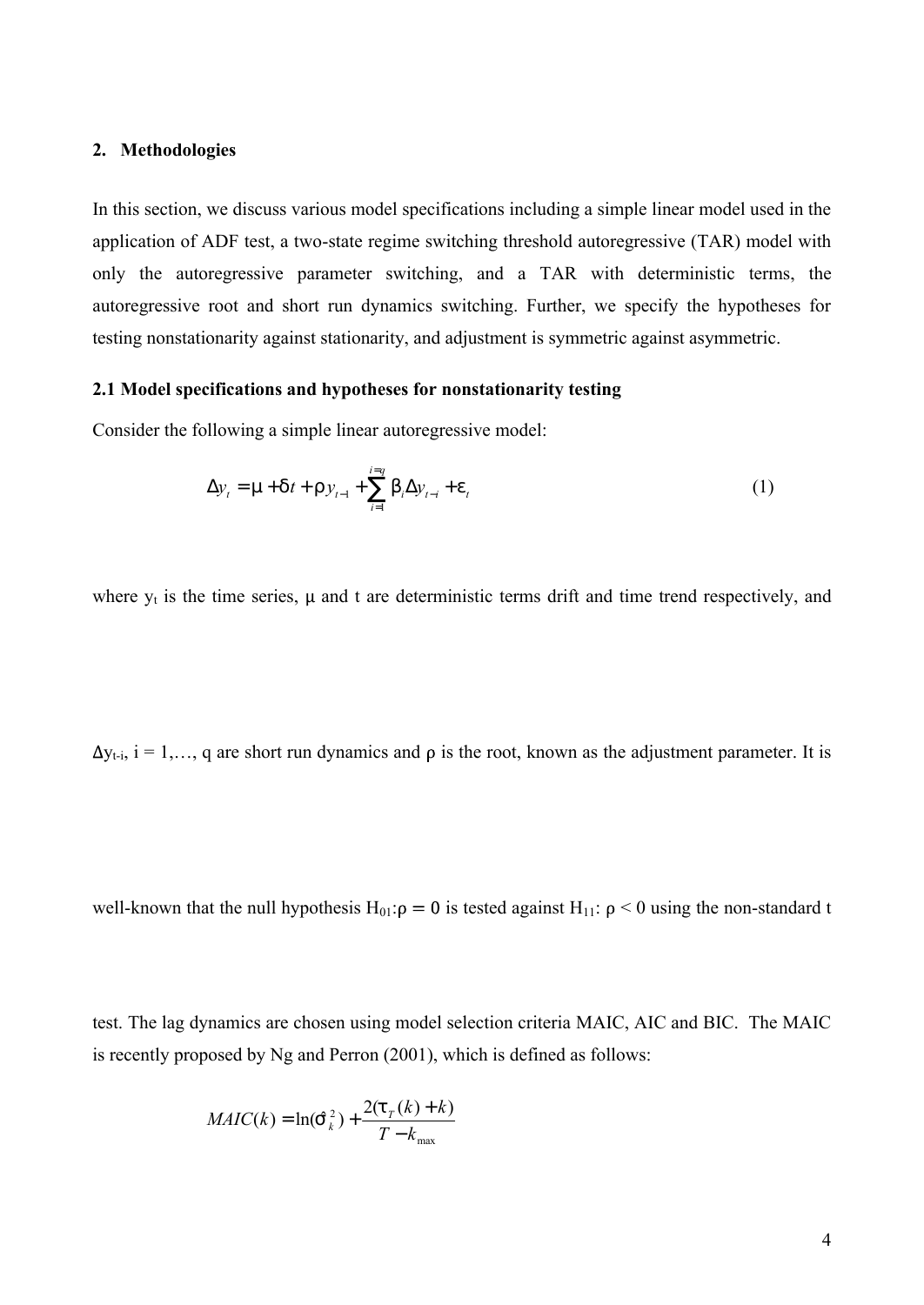where  $t_T(k) = (\hat{S}_k^2)^{-1} \hat{r}^2 \sum_{t=k_{max}}^T \tilde{y}_{t-1}^2$  $=(\hat{\mathsf{S}}_{k}^{\,2})^{-1}\,\hat{\mathsf{\Gamma}}^{\,2}\,\sum_{t=k_{\rm max}}^{T}\,\widetilde{{\cal Y}}_{t}^{\,2}$  $\tau_{T}(k) = (\hat{S}_{k}^{2})^{-1} \hat{r}^{2} \sum_{t=k_{max}}^{T} \widetilde{y}_{t-1}^{2}$  and  $\hat{S}_{k}^{2} = (T - k_{max})^{-1} \sum_{t=k_{max}+1}^{T} \hat{e}_{tk}^{2}$ 1 max  $\hat{\mathcal{S}}_k^2 = (T - k_{\text{max}})^{-1} \sum_{t=k_{\text{max}}+1}^T \hat{\mathcal{C}}_{tk}^2$  $\hat{S}_k^2 = (T - k_{\text{max}})^{-1} \sum_{t=k_{\text{max}}+1}^T \hat{e}_{tk}^2$ .  $\tilde{y}_t$  is GLS detrended series.  $\hat{r}$  is the autoregression coefficient and  $\hat{e}$  is the error from the OLS equation (1). Clearly, the MAIC utilises a data dependent penalty function with the basic notion to select some lag order k in the interval between 0 and a pre-defined value  $k_{max}$ , where the upper bound  $k_{max}$  satisfies  $k_{\text{max}}$  =  $o(T)$ . In a recent study, however, Peron and Qu (2007) suggested an improvement to the MAIC proposed by Ng-Perron (2001) that has the exact size and power. They argued that using GLS detrending while constructing the MAIC can make the process to be I(2). This shortcoming can be overcome by using the OLS detrended series while constructing the information criteria. Therefore, we use OLS detrended data series for computing the MAIC for the threshold models studied in this paper.

The model (1) is specified under the assumption that all the model parameters are constant and the same across the various regimes, for example, across the various policy regimes. Several empirical studies observed that many economic and financial variables go through various phases of business cycles, especially economic upturns and downturns. It is well-known that these variables behave differently during economic upturns and downturns, and therefore, they can be modeled with asymmetric adjustments. Enders and Granger (1998) developed unit root tests in asymmetric models, namely threshold autoregressive (TAR) model. In this model, the response of  $Dy_t$  to  $y_{t-1}$ depends on whether  $y_{t-1}$  is above or below the threshold parameter  $\tau$ . Then, the above equation (1) can be extended as follows:

$$
\Delta y_{t} = \begin{cases} r_{1} y_{t-1} + \sum_{i=1}^{i=q} b_{i} \Delta y_{t-i} + e_{t} & \text{if } \Delta y_{t-1} \ge t \\ r_{2} y_{t-1} + \sum_{i=1}^{i=q} b_{i} \Delta y_{t-i} + e_{t} & \text{if } \Delta y_{t-1} < t \end{cases}
$$
(2)

where  $\Delta y$ <sub>t-1</sub> is a transition variable and threshold parameter is  $\tau$ ,  $\rho_1$  and  $\rho_2$  are adjustment coefficients

with  $\rho_1$  governing the economic upturn, while  $\rho_2$  governing the economic downturn. Further, in this model, the short run dynamics are not assumed to switch between the two regimes. Note that the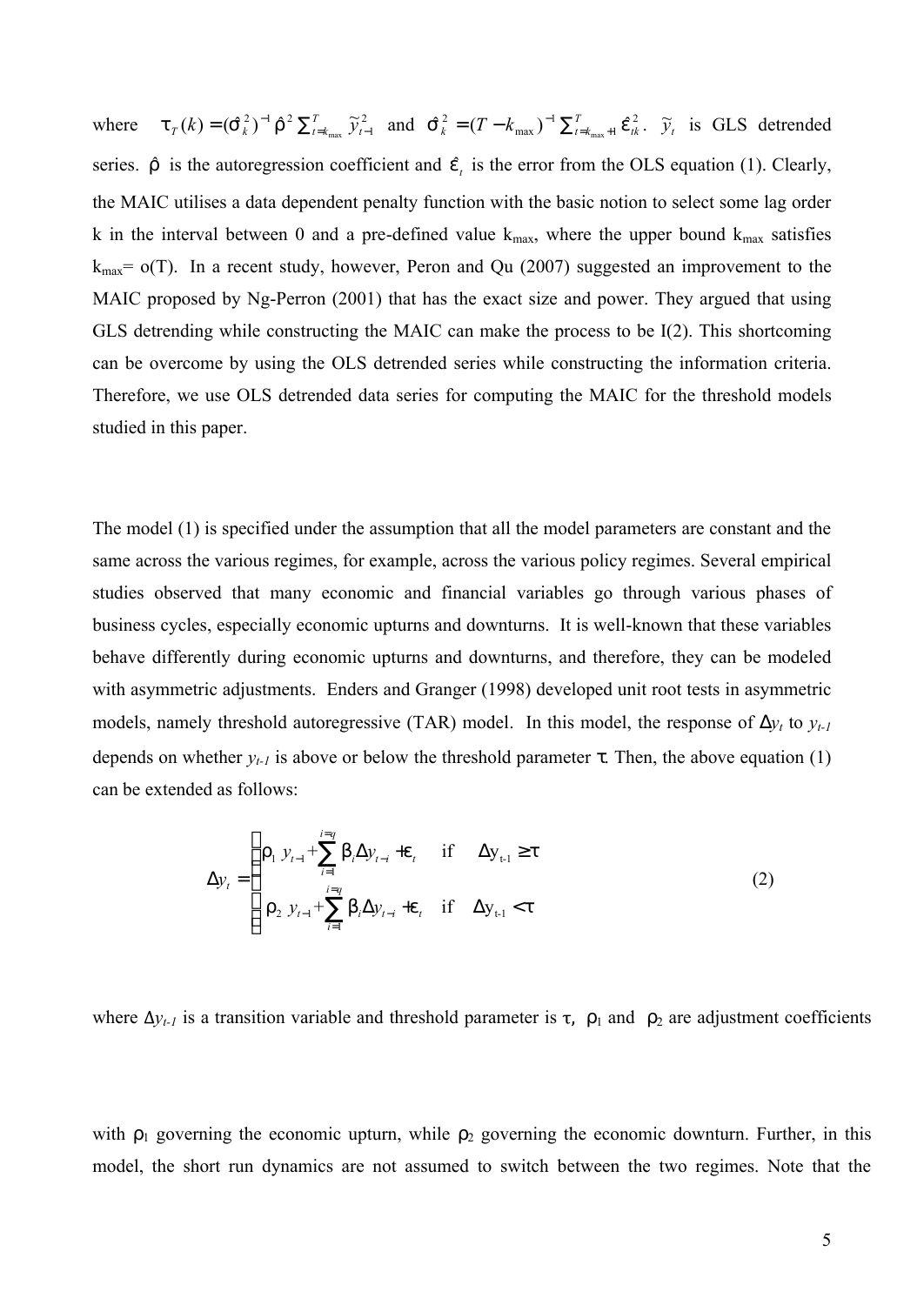deterministic trends are removed from the series  $y_t$ . The model (2) is known as momentum threshold autoregressive model and it captures the steepest asymmetry of the business cycle, and when the

transition variable  $\Delta y$ <sup>*t-1*</sup> in (2) is replaced with  $y$ <sup>*t-1*</sup> the model is known as the threshold autoregressive

model and it captures the deepest asymmetry of the business cycle. Here onwards, we will not make this difference in the terminology and call both types as TAR models.

To establish the stationarity of  $y_t$  series, the null hypothesis,

$$
H_{02}: \Gamma_1 = \Gamma_2 = 0 \text{ against the alternative } H_{12}: \Gamma_1 < 0 \text{ and } \Gamma_2 < 0 \tag{3}
$$

is tested using the F test, which is non-standard under the null hypothesis. We denote this statistic by F<sub>1</sub>. In Enders and Granger (1998), the H<sub>02</sub> was tested against  $H_{12}^*$ :  $r_1 \neq 0$  *and* / *or*  $r_2 \neq 0$  using the conventional F test, which has a non-standard distribution under the null of nonstationarity. When the unit root null H<sub>02</sub> is rejected against  $H_{12}^*$  or H<sub>12</sub>, the presence of the asymmetric roots is tested by testing the null hypothesis,

$$
H_{03} : \Gamma_1 = \Gamma_2 \text{ against the alternative } H_{13} : \Gamma_1 \neq \Gamma_2 \tag{4}
$$

using the F test. We denote this statistics by  $F_2$ .

To estimate the above model (2), we define a Heaviside indicator function  $I_t$  as,

$$
I_t = \begin{cases} 1 \text{ if } & \Delta y_{t-1} \ge t \\ 0 \text{ if } & \Delta y_{t-1} < t \end{cases}
$$

and the model is reformulated as follows:

$$
\Delta y_t = I_t \Gamma_1 y_{t-1} + (1 - I_t) \Gamma_2 y_{t-1} + \sum_{i=1}^{i=p} b_i \Delta y_{t-i} + e_t
$$
\n(5)

Now, we consider a fully flexible TAR model given as,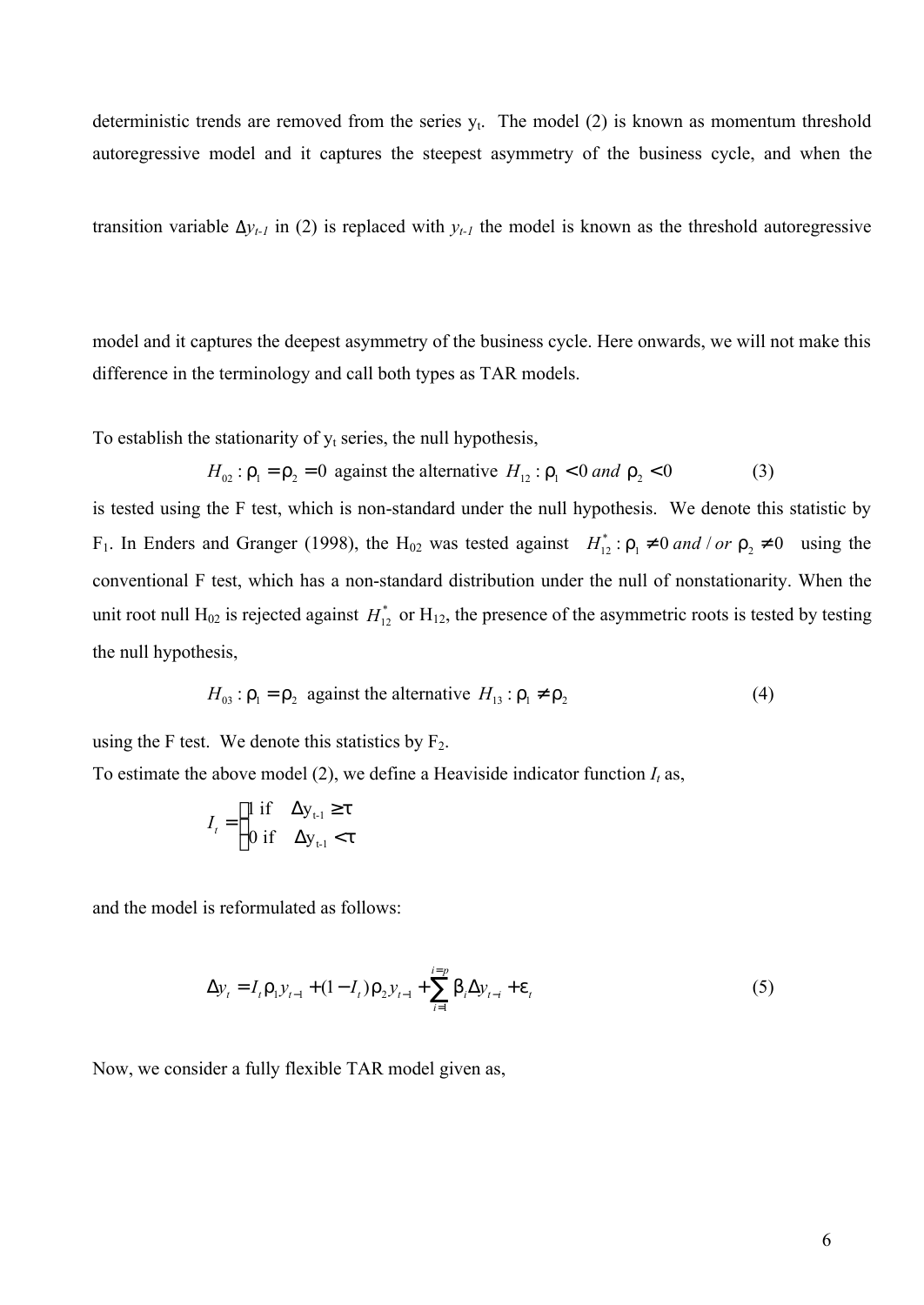$$
\Delta y_{t} = \begin{cases} \mathsf{m}_{1} + \mathsf{d}_{1}t + \mathsf{r}_{1}y_{t-1} + \sum_{i=1}^{i=p} \mathsf{b}_{1i} \Delta y_{t} + \mathsf{e}_{t} & \text{if } \Delta y_{t-d} \ge 0\\ \mathsf{m}_{2} + \mathsf{d}_{1}t + \mathsf{r}_{2}y_{t-1} + \sum_{i=1}^{i=p} \mathsf{b}_{2i} \Delta y_{t} + \mathsf{e}_{t} & \text{if } \Delta y_{t-d} < 0 \end{cases} \tag{6}
$$

where the deterministic terms, autoregressive root and the short run dynamics switch between the two regimes. The parameter d is known as the delay parameter. Testing the hypotheses  $H_{02}$  against  $H_{12}$ , and  $H_{03}$  against  $H_{13}$  are of interest here as well. To test  $H_{02}$  against  $H_{12}$  in (6), Caner and Hansen (2001) developed Sup Wald test.

#### **2.2** Sup F tests for hypotheses  $H_{02}$  against  $H_{12}$ , and  $H_{03}$  against  $H_{13}$  in models (5) and (6)

Enders and Granger (1998) assumed that in the (detrended) series modelled as (5), only the autoregressive root switches between the two regimes and not the short run dynamics. The F-test proposed by Enders and Granger is the two-sided although the alternative hypothesis  $H_{12}$  is onesided. In this paper, we construct one-sided Sup F for testing the unit root hypothesis  $H_{02}$  against H12. Further, the performance of these tests, when structural breaks are present, is not yet investigated. The latter issue will be very briefly addressed in this paper. One of the objectives of this paper is to apply the proposed tests to G7 real interest rates and many of them appear to have a one-point break in the series. To incorporate the presence of structural break in the model,  $y_t$  is regressed on the suitable set of deterministic variables including the structural break, such that,  $y_t = a x_t + y_t^2$ , where  $x_t$  represents a set of deterministic components that may include drift, trend and structural break,  $\alpha$  is the set of corresponding coefficients. Assuming the break-points are unknown, to identify a possible break point, we used the endogenous procedure suggested by Zivot and Andrews (1992). The residual series  $\{\frac{\mathcal{H}}{\mathcal{H}}\}$  is then used in the specification of TAR models such as (5) and (6) while performing the unit root test.

The problem associated with testing the null hypothesis  $H_{02}$  is that the threshold parameter disappears under the null hypothesis, resulting in nuisance parameter problem. In such cases, the standard asymptotic theory is not appropriate since it requires a consistent estimate of the parameters. In this paper, we adopted Davies's approach (1977, 1987) to identify the threshold parameter and construct an appropriate test known as Sup test. This methodology exploits the fact that the model is identified when the threshold variable is known. Let Ψ be the set of potential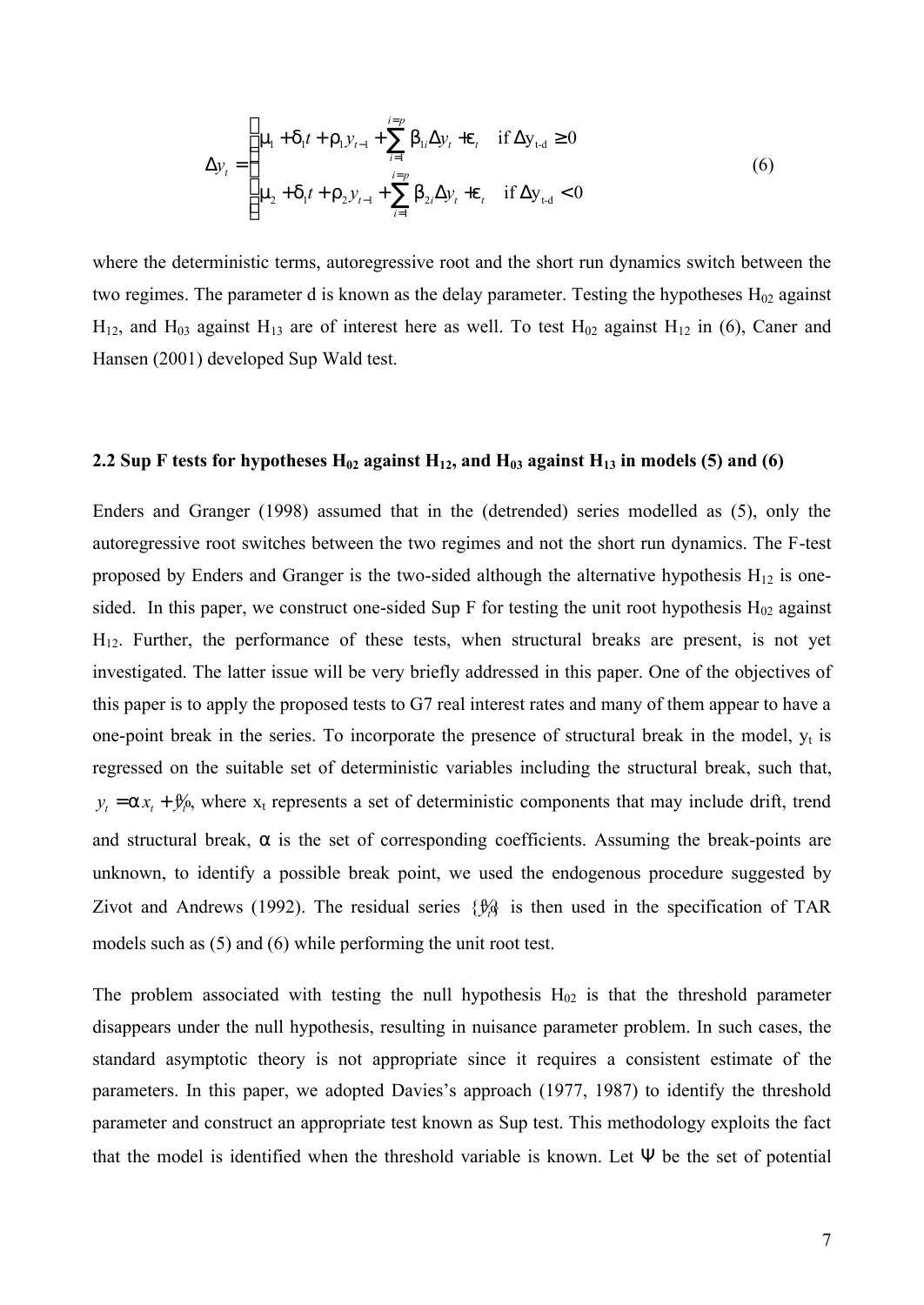values for the threshold parameter τ. To compute the Sup test, we choose the potential values of τ selected from transition variables such as  $y_{t-1}$  and  $\Delta y_{t-1}$ . Ψ is the set of values of sorted  $y_{t-1}$  and trimmed 15% from the top and bottom.  $F(\Psi)$  is the set of  $F_1$  statistics corresponding to all the values in the set  $\Psi$ , and the largest  $F_1$  statistic is the required test statistic. That is, *Sup F*( $\forall$ ) is the

> *t* ∈Ψ

required statistic, which we denote by Sup  $F_1$ . Similarly, to test the null hypothesis  $H_{03}$  of symmetric adjustment against the alternative  $H_{13}$  of asymmetric adjustments, the Sup  $F_2$  statistic can be constructed. We conducted a simulation study and tabulated the critical values for Sup  $F_1$ and Sup  $F_2$  and reported them in table 2 and 3 respectively.

For selecting the optimum lag length of short run dynamics, the modified AIC (MAIC) developed by Ng and Perron (2001) is used. See section 2.1 for details.

#### **2.3 Testing for stationarity with inequality constraint and partial unit roots**

Pertrucelli and Woolford (1984) show that the necessary and sufficient conditions for the stationarity of the series is  $\rho_1 < 0$ ,  $\rho_2 < 0$  and  $(1 + \rho_1)$   $(1 + \rho_2) < 1$  for any value of the threshold parameter τ. As has been argued before, Enders and Granger (1998) tested the null hypothesis of unit roots, H<sub>02</sub>:  $\rho_1 = \rho_2 = 0$ , against the alternative H<sub>12</sub>:  $\rho_1 < 0$  and  $\rho_2 < 0$  administering the conventional F test. However, this F test reject the null against  $H_{12}^*$ :  $r_1 \neq 0$  *and* / *or*  $r_2 \neq 0$ , and clearly, this is not the preferred stationary alternative  $H_{12}$ . In order to construct a more powerful and appropriate test against the stationary alternative,  $H_{12}$ :  $\rho_1 < 0$  and  $\rho_2 < 0$ , Caner and Hansen (2001) defined a set of possible alternatives to the unit root hypothesis and proposed some tests. We outline these tests briefly here and propose some new tests based on one-sided tests developed by Wolak (1987) and Silvapulle and Silvapulle (1995).

Caner and Hansen (2001) suggested a set of alternatives to the nonstationarity null hypothesis. These are: (a) unrestricted alternative hypothesis  $H_{12}^*$ :  $r_1 \neq 0$  *and* / *or*  $r_2 \neq 0$ ; (b) restricted stationary alternative of H<sub>12</sub>:  $\rho_1$  < 0 and  $\rho_2$  < 0; (c) partial unit root alternatives that H<sub>14</sub>:  $\rho_1$  < 0 and  $\rho_2 = 0$  and H<sub>15</sub>:  $\rho_1 = 0$  and  $\rho_2 < 0$ . They suggested testing these restrictions using Wald tests the general expression of which is given as:

$$
W = \frac{(\hat{r}_i - r_0)^2}{Var(\hat{r}_i)} = t^2
$$
\n<sup>(7)</sup>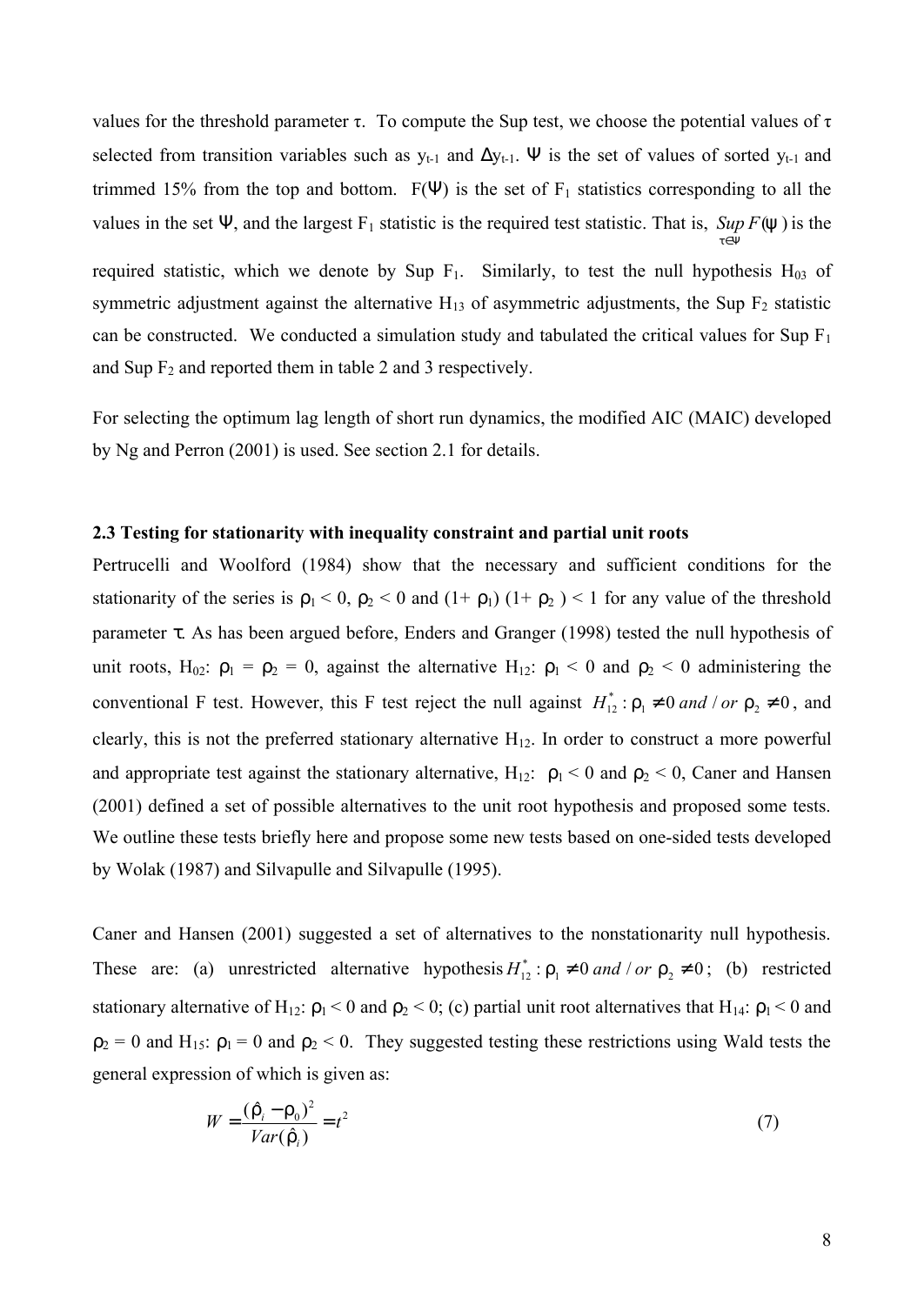where  $\hat{r}_i$  is the parameter estimate obtained under unrestricted hypothesis  $H_{12}^*$ , i = 1, 2 and  $r_0$  is the hypothesised restriction, which is zero in our case. In general, W has a standard chi-squared distribution. Using the above framework, a set of two-sided and one-sided Wald tests can be constructed that focus on the two regime threshold model and enable researchers to differentiate among the hypotheses (a), (b) and (c) listed above. The specific test for nonstationarity against the alternative (a) is the two-sided Wald test from (6):

$$
R_{2T} = t_1^2 + t_2^2 \tag{8}
$$

where  $t_1$  and  $t_2$  are the standard t ratios corresponding to the OLS estimates of the autoregressive coefficients in the upper and lower regimes respectively. On the other hand, the test for nonstationarity against  $H_{12}$  given in (b) is the one-sided Wald test of the following form:

$$
R_{1T} = t_1^2 1_{(\hat{r}_1 < 0)} + t_2^2 1_{(\hat{r}_2 < 0)}
$$
\n(9)

 $R_{1T}$  will have power against the one-sided alternatives  $H_{12}$ ,  $H_{14}$  and  $H_{15}$  and significant test statistics justify the rejection of the unit root hypothesis. However, undesirable characteristics of this test is that it is unable to differentiate among the alternatives  $H_{12}$ ,  $H_{14}$  and  $H_{15}$ , where  $H_{12}$  in fact corresponds to the stationarity case and  $H_{14}$  and  $H_{15}$  to the partial unit root case. As stated by Caner and Hansen (2001), it would be of significant interest to applied researchers to be able to distinguish between the alternatives  $H_{14}$  and  $H_{15}$ . Towards this end, the individual t statistics,  $t_1$ and  $t_2$  can be used. If only one of  $-t_1$  or  $-t_2$  is statistically significant this would deduce to the partial unit root case of  $H_{14}$  or  $H_{15}$ , and thereby, it would be somehow possible to discriminate among the alternative hypotheses  $H_{12}^*$ ,  $H_{12}$ ,  $H_{14}$  and  $H_{15}$ .

The test statistics stated above are continuous function of the t ratios  $t_1$  and  $t_2$ . The test statistics are normalised so that the null of unit roots would be rejected for large values of the test statistics. However, if there are no threshold effects, the asymptotic distribution of each of the above four statistics is found to be data dependent. Caner and Hansen ascertained that asymptotic bounds, free of nuisance parameters other than the trimming range, can be found. Consequently, the critical values and corresponding p-values are tabulated in table III in Caner and Hansen (2001, pp. 1570). In the presence of threshold effects, the asymptotic distribution of each of the four statistics in the identified case are the same as for the ADF test for which the critical values are tabulated by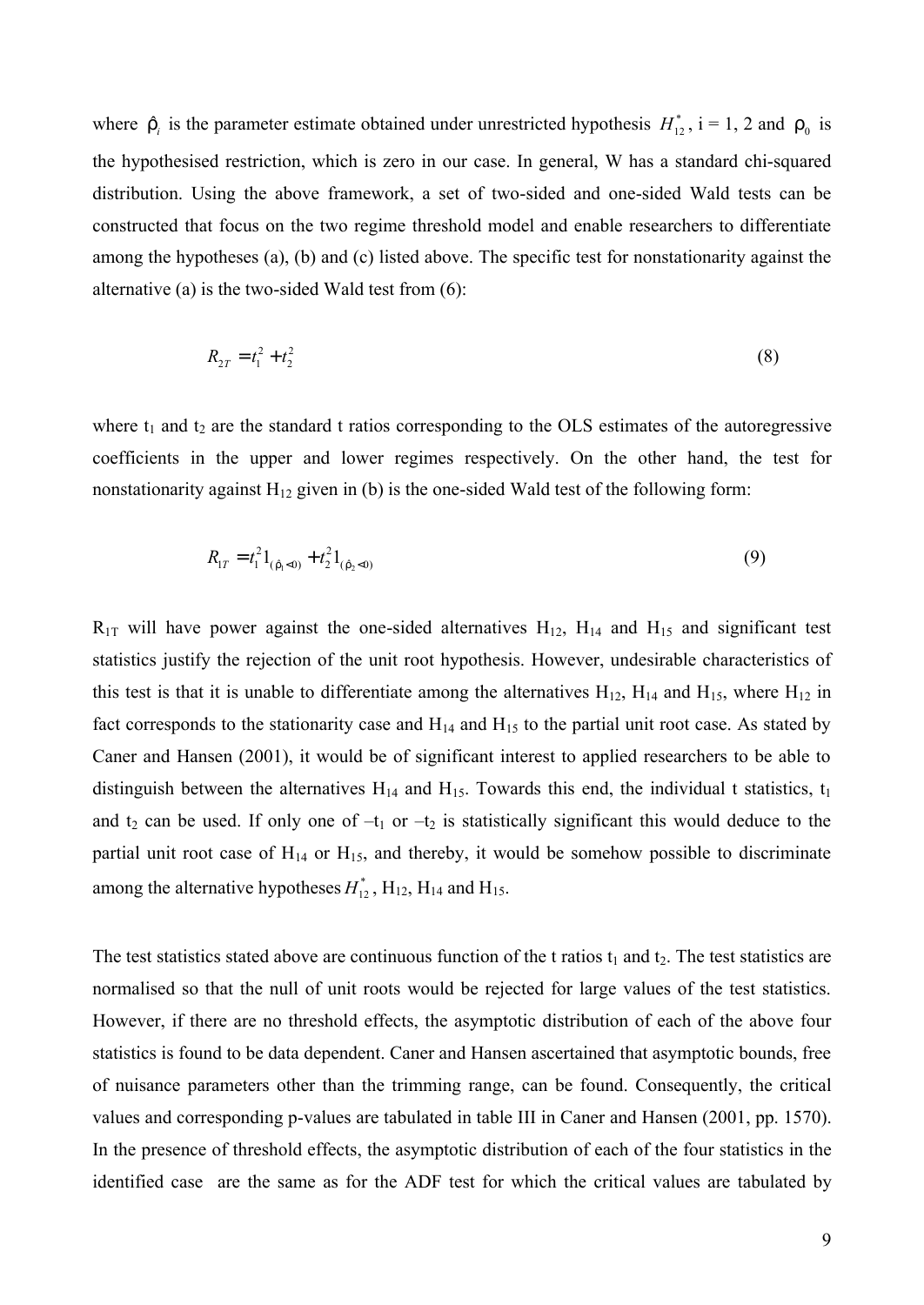Dickey-Fuller, which provide a conservative bound for the  $t_1$  and  $t_2$  tests. Further, Caner and Hansen suggested that using bootstrap distribution may improve inference in finite sample. See Caner and Hansen (2001, pp. 1573) for details.

### *One-sided F and Wald tests*

Now, we exploit the fact that the alternative hypothesis  $H_{12}$  is one-sided multiparameter alternative hypothesis and construct F and Wald test statistics as outlined in Wolak (1987). For testing for inequality constraint, the p-value of the LR statistics can be computed as:

$$
Pr(LR \ge c) = \sum_{k=1}^{P} Pr(F_{k,T-K} \ge c/k) \times w(P,k,\Phi), \ Pr(LR = 0) = w(P,0,\Phi)
$$
 (10)  

$$
\Phi = R(X'\Lambda^{-1}X)^{-1}R'
$$

where, X is a  $(T \times K)$  matrix of rank K where T is the number of observation and K is the number of coefficients; R is a  $(P \times K)$  matrix of rank P, where P is the number of restrictions. The general expression of inequality is  $R\beta \le r$  where r is a known (P×1) vector. K is the number of restrictions,  $\sigma^2$ A is the covariance matrix of the error where we assume A is an identity matrix, c is the calculated test statistic and w is the weight appropriate for the given P. For  $P=2$ :  $\arccos(r_{12})$ 2  $w(2,0,\Phi) = \frac{1}{2}\rho^{-1} \arccos(r_{12}),$ 2  $w(2,1,\Phi) = \frac{1}{2}$  and  $w(2,2,\Phi) = \frac{1}{2} - \frac{1}{2}\phi^{-1} \arccos(r_1)$ 2 1 2  $w(2,2,\Phi) = \frac{1}{2} - \frac{1}{2}\rho^{-1} \arccos(r_{12}).$  *r*<sub>12</sub> is the correlation coefficient associated with the  $(2\times2)$  covariance matrix  $\Phi$ . See Wolak (1987) for details.

#### *A Score Test for One-Sided Alternatives*

We will explain how a one-sided score statistic can be constructed. A one-sided test is useful when the parameter space under the alternative hypothesis can be restricted using prior knowledge or otherwise. An application of the two-sided statistic for such a testing problem can result in model misspecification and subsequently, misleading inferences. Silvapulle and Silvapulle (1995) have developed a procedure whereby a one-sided score statistic can be constructed from its twosided version and have shown that the one-sided statistic has an asymptotically weighted sum of chi-squared distributions, known as chi-bar squared distribution, under the null hypothesis. We briefly outline this procedure in order to construct a one-sided score statistic from its two-sided version proposed in the previous section. To explain this test we re-state the hypothesis is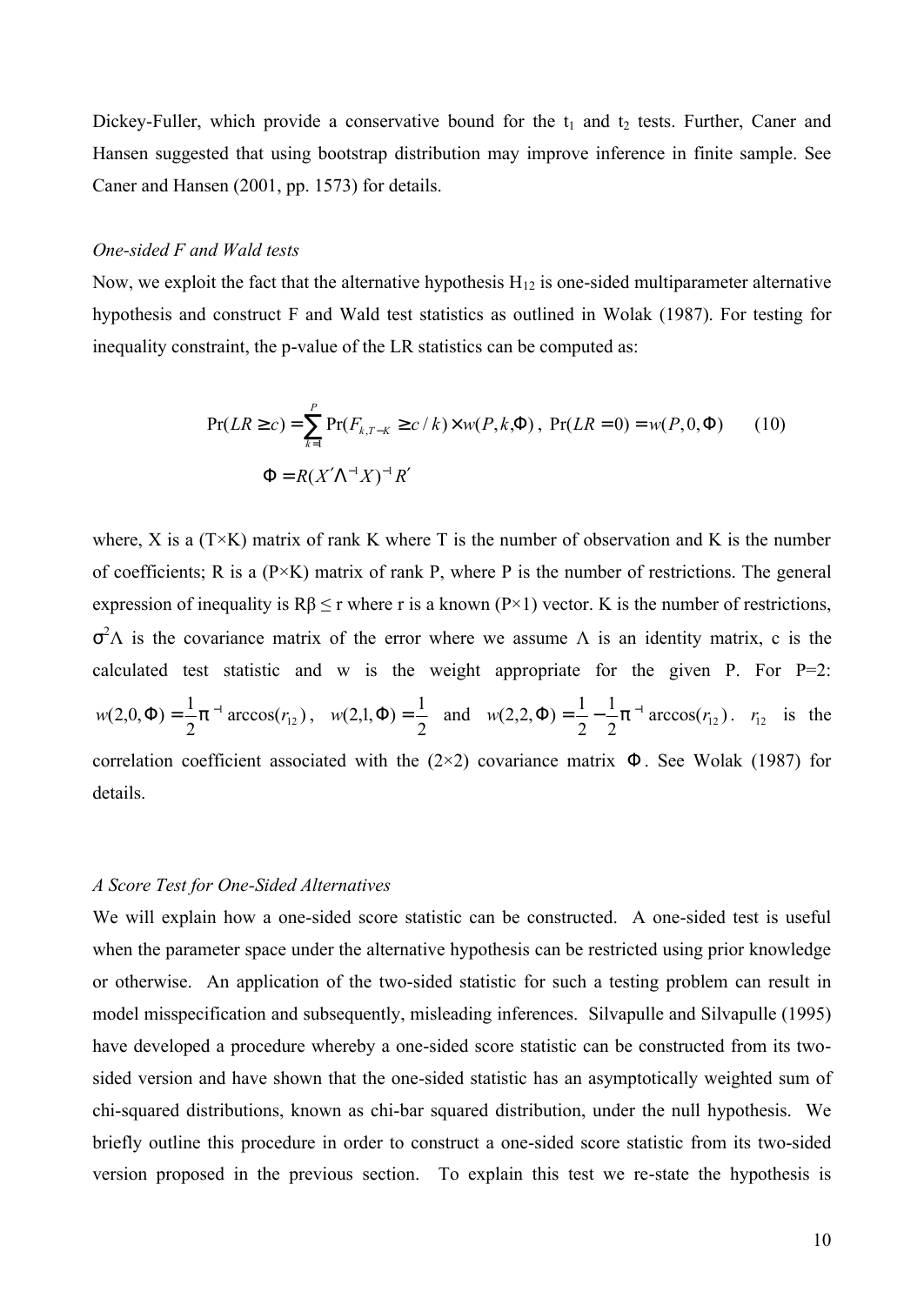interpreted coordinate-wise. We derive the score test as  $S_r = [\partial L(g) / \partial r_1, \partial L(g) / \partial r_2]$ , where L(.) is the log likelihood function of models (5) or (6). Their details will be given in the appendix.

Assuming a vector  $\mathbf{r} = (\mathbf{p}_1, \mathbf{p}_2)$ , we derived the score vector and the test statistics for testing H<sub>02</sub>:  $\mathbf{r}$ **= 0** against H<sub>12</sub>: **r** < **0** as ∂L(0, $\theta$ )/∂**r** and  $T_0 = T^{-1} s'$ <sub>r</sub>  $\mathbf{i} \cdot \mathbf{r}$ <sub>*n*</sub> where, T is the sample size and **r** = ( $\rho_1$ ,  $\rho_2$ ) respectively. Now, using the result that  $T^{-1/2}$  s<sub>r</sub> ~ N ( $\mathbf{i}_{rr}$  r,  $\mathbf{i}_{rr}$ ) under H<sub>12</sub> for small  $\rho$  and following Silvapulle and Silvapulle (1995), we define the score test statistic for  $H_{02}$  against  $H_{12}$  as

$$
T_s = [Uj_{rr}^{\perp} 'U - inf\{(U-d)j_{rr}^{\perp} ' (U-r): r < 0\}]
$$
\n(11)

where  $U = T^{-1/2} i_{rr}^{-1} s_r$ . Silvapulle and Silvapulle (1995) have shown that under H<sub>02</sub>, T<sub>s</sub> has a chibar squared distribution. The p-value for rejecting  $H_0$  can be computed as

$$
Pr(T_s \ge c) = \sum_{i=1}^{3} w_i Pr(C_i^2 \ge c),
$$
\n(12)

The weights are computed using the formulas given above. In order to compute the one-sided  $T_s$ statistic what is required is only the two-sided statistic  $T_0$ . Once  $T_0$  has been computed, then inf{.} in (11) can be computed using a quadratic program [see for example, QPROG and NCONF in IMSL or CML in GAUSS].

#### **3. Data series and their time series properties**

The motivation for testing for unit root in the real interest rate stems from Fisher's hypothesis which requires the real interest rate be stationary in the long run. The real interest rate is defined as the difference between the nominal interest rate and inflation. For Canada, France, the UK and the USA, 3 months Treasury Bill-rates are used, whereas for Germany, Italy and Japan, the money market rate is used as a proxy for the nominal interest rate. For Canada, Germany, Italy, the UK and the US data is from 1971M1 to 2006M9, whereas for France is from 1971M1 to 2004M10 and for Japan 1971M1 to 2002M9. The annualized monthly inflation rate series is constructed as  $1200 \times \log(CPI_t - CPI_{t-1})$ . All the data series are collected from IFS (September 2007) Database.

The G7 real interest rate series are plotted in figure 1, and they exhibit the presence of a drift, but no trend was apparent. Therefore we include only the drift in the models for all series. Since it is well-known that real interest rates possess  $MA(1)$  innovations, to find out the size and sign of the MA(1) coefficient, we estimated a simple ARMA(1,1) model for each series. The results reported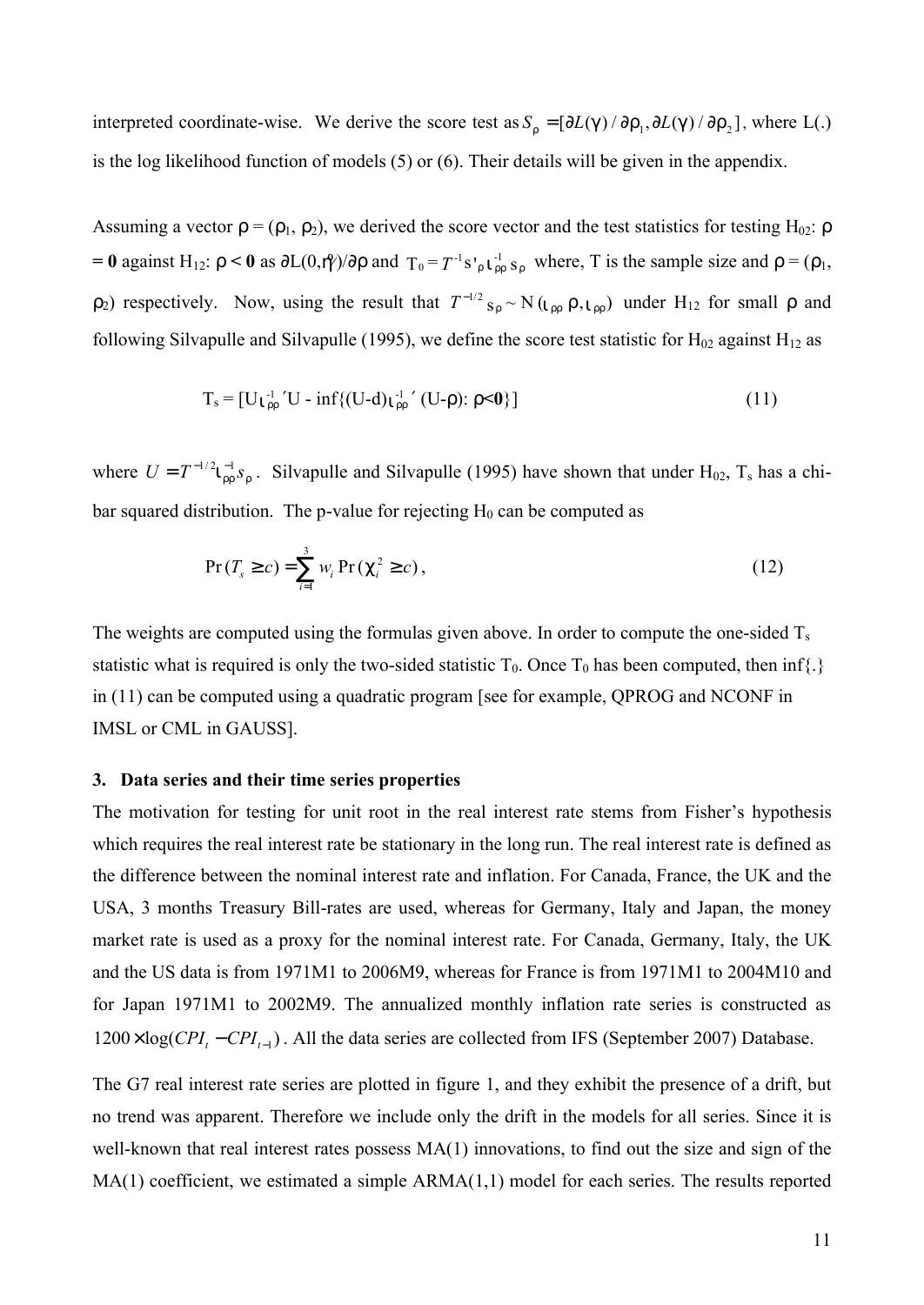in the first two rows of table 1 show the presence of significant autoregressive roots, ranging from 0.64 (for Germany) to 0.99 (for Canada, France and the UK). Further, the MA coefficients are significant for all the countries, except for Japan, and are negative, ranging from -0.28 (for Germany) to -0.91 (Canada and the UK). Contrary to what was observed for other countries, the autoregressive root is rather small and negative and the MA coefficient is large and positive (0.65) for Japan. These findings imply that the application of standard unit roots tests to real interest rates may entail some problems as pointed out by DeJong et al. (1992), Schwert (1989) and Ng and Perron (2001). One such problem is the need for large number of lag dynamics to whiten the MA(1) noise term, which many model selection criteria fail to deliver. However, we employ MAIC for this purpose.

We applied the ADF, PP and Ng-Perron tests using information criteria such as AIC and BIC and MAIC for selecting the lag length of short run dynamics. The results are reported in the lower panel of table 1. The PP test rejects the null hypothesis of non-stationarity for all series at the 1% significance level. The ADF and Ng-Perron tests produced nearly consistent results, except for a few cases. When MAIC is used for selecting the lag length, the ADF test fail to reject the unit root hypothesis, whereas when AIC is used the null hypothesis for Japan was rejected at 5%. On the contrary, when BIC is used, the null hypothesis is rejected for Canada, Germany and Japan at the at the 5% level. The standard Ng-Perron test that use MAIC as information criteria doesn't reject the unit root hypothesis for any of the countries. However, the unit root hypothesis is rejected for Canada at 1% and Japan at 5% levels when BIC is used, and for Japan at 5% level when AIC is used. It is worth noting that, as argued by Ng and Perron (2001), the BIC chose smaller k for all the countries, except for Japan, that those chosen by AIC and MAIC. For example, for Canada, MAIC and AIC select the lag of 15, whereas BIC chose only 3. It is interesting to note that for Japan, BIC select a larger k than MAIC. Further, the AIC chose a larger k than MAIC for France, Japan and the UK, whereas same k for the rest of the countries.

Further, we investigated if G7 real interest rates experienced any structural shift during the time period covered by our study. In the 1970s and 1980s, the world experienced substantial oil price shocks and this was a cause of structural shift in many economic time series (Perron, 1989). In the period of December 1973 to January 1974, the dollar price of oil increased by over 250%. The average oil price jumped by 160% in the year 1974 to 1975. Again, in the period of November 1978 to June 1979, the price increase was about 160%. In November 1980, the price hike was roughly 180% from the previous year (see Webber, 2006 for details). The developed countries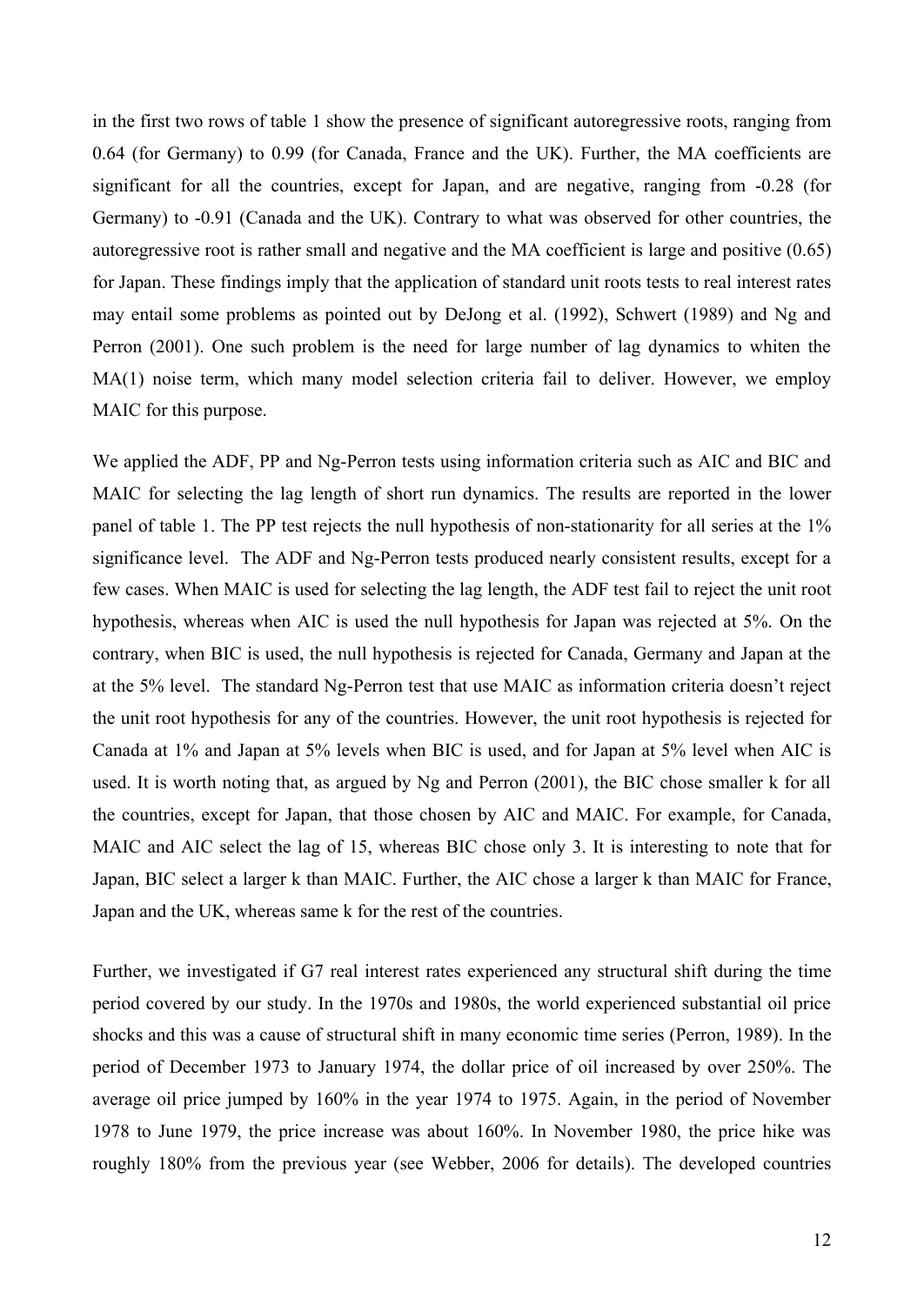adopted drastic measures to contain inflation and to minimise adverse impacts of these shocks on their economies. These oil price increases have had significant impacts on the inflation rates in many countries, which in turn influence the real interest rates. As such, it is of interest to investigate whether the real interest rate series have significant structural breaks, if so, the timing of the breaks. To examine this, using the recursive procedure demonstrated by Zivot and Andrews (1992) we tested for breaks in the G7 real interest rates. The results show the presence of statistically significant structural break in all the real interest rates and the timing of the breaks largely coincide with the period of oil price shocks. For example, for Canada, Japan and the UK, the structural breaks are in 1975M8, 1974M6 and 1975M12 respectively; corresponding to the first oil price shock. For France, Germany, Italy and the US, on the other hand, the breaks are in 1980M2, 1979M7, 1980M4 and 1980M4 respectively, with breaks coinciding the period of second oil price shock. We incorporated these structural breaks in the model and filtered real interest rate series are used in testing for unit roots and asymmetric adjustment process.

#### **4. Empirical Analysis of unit roots and asymmetric roots**

In this section, we apply the tests proposed by Enders and Granger (1998) and Caner and Hansen (2001) for establishing stationary properties of G7 real interest rates. Further, we apply the new tests proposed in this paper and compare the results with those of existing tests.

#### **4.1 Enders-Granger threshold models and unit root and asymmetric root tests**

We applied EG's TAR and M-TAR models and the F, namely  $F_1$  and  $F_2$  statistics for testing unit roots and asymmetric roots in G7 real interest rate series. In this analysis the threshold parameter is assumed to be zero. Appropriate Heaviside indicator functions were defined and the model (2) was estimated. The augmented models were estimated with the maximum lag length defined as  $k_{max}$  = int(12(T/100)<sup>1/4</sup>) and the optimal lag length was chosen by MAIC. In the TAR model with transition variable  $y_{t-1}$ , the  $F_1$  statistic and the critical values reported in EG, reject the null hypothesis of H<sub>02</sub>:  $\rho_1 = \rho_2 = 0$  against the  $H_{12}^*$ :  $r_1 \neq 0$  *and* / *or*  $r_2 \neq 0$  at 5% significant level for Japan, but not rejected for other six countries, implying that these six real interest rate series are non-stationary. The M-TAR model with transition variable  $\Delta y_{t-1}$  was estimated for each series and the null hypothesis of unit roots for Japan is rejected at the 5% level, where as for France at the 10% level. Given the real interest rate for Japan can be stationary, we proceeded to test for the null hypothesis of symmetric adjustments against the asymmetric adjustments in the series using the  $F_2$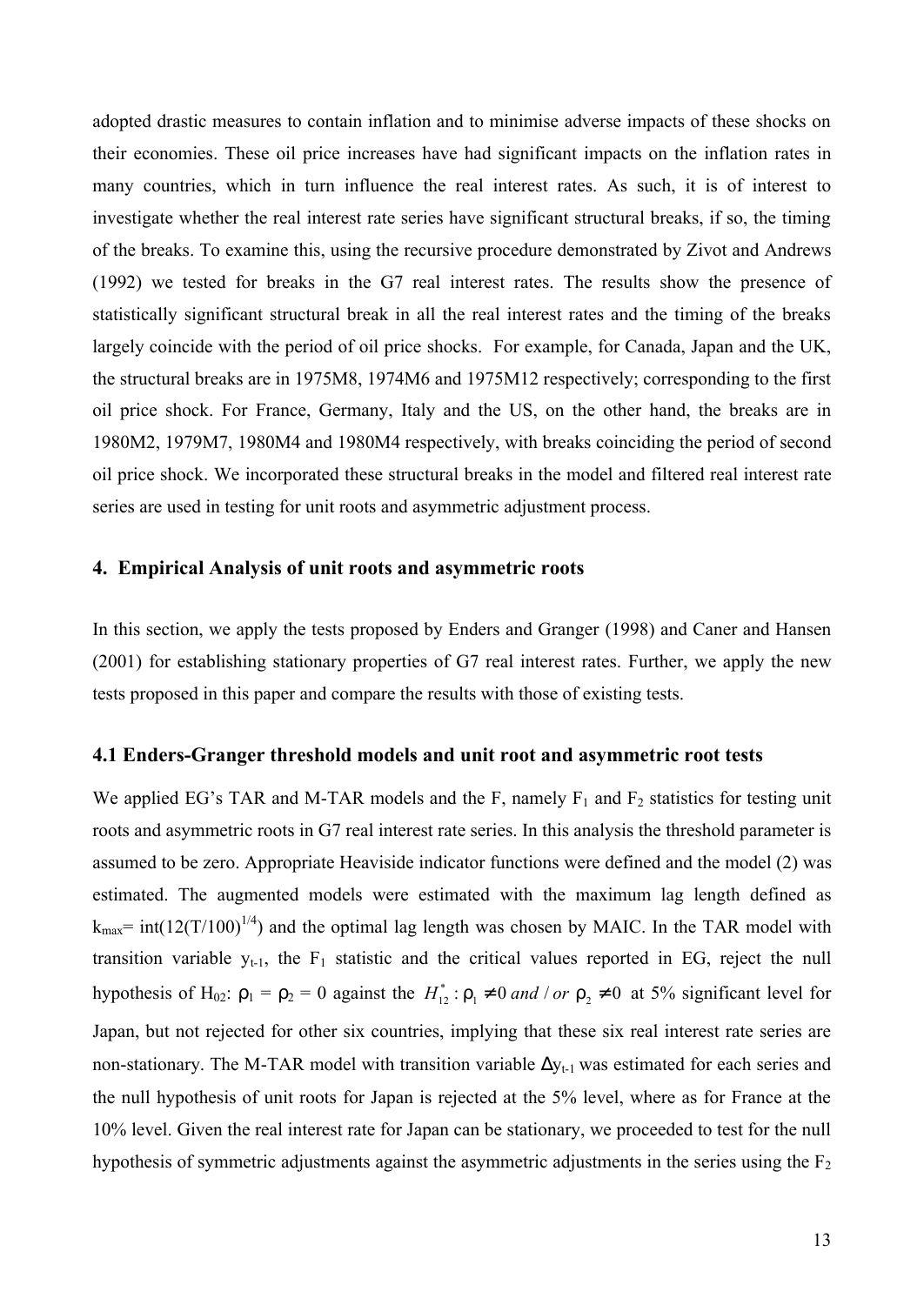test. The results show that the null of symmetric adjustment is rejected for both rates at the 1% level of significance, implying that these real interest rates exhibit asymmetric adjustments.<sup>1</sup>

# **4.2 Enders-Granger TAR and M-TAR models and Sup F1 and Sup F2 tests for unit roots and asymmetric roots**

We recall that the threshold parameter becomes unidentified under the null hypotheses  $H_{02}$  and  $H_{03}$ , and therefore we proposed Sup  $F_1$  and Sup  $F_2$  tests. These tests are applied for testing for the presence of unit roots and then for asymmetric roots in the G7 real interest rates. All the rates were first filtered with intercept and one-time structural breaks identified in the real interest rates, and the model (5) is estimated with optimum number of short run dynamic selected by MAIC. Under this model specification, only the autoregressive coefficients are allowed to switch between the two regimes but not the short run dynamics. We simulated the critical values for the test statistics and found that, as expected, the critical values are marginally bigger than those for models without such breaks in the series. Therefore, for drawing the inferences the critical values generated in this paper and reported in table 2 are used. The results of the Sup F1 and Sup F2 test statistics for unit roots in TAR and MTAR models, with transition variables  $y_{t-1}$  and  $\Delta y_{t-1}$  respectively, are reported in table 4. The delay parameter is assumed to be one in this analysis.

We find that the Sup tests produced somewhat different results. For TAR model, now the nonstationarity hypothesis is rejected for all countries at the 5% level. Clearly, taking the unidentified problem associated with the threshold parameter value  $\tau$  into account in constructing the test statistics has improved the performance of these Sup  $F_1$  and Sup  $F_2$  tests. Further, we find that the values of the threshold parameter that produce the required Sup tests vary from -2.25 (for France) to 6.84 (for Japan). Note that we used the trimmed bound of [.15, .85] in our analysis. Given that nonstationary hypothesis is rejected, we proceed to test the series for the presence of asymmetric roots using the Sup  $F_2$  test. The critical values used for testing this hypothesis are tabulated in table 3. The null of symmetric adjustment is rejected only for Germany and Japan at the 5% level of significance. Moreover, when Sup tests are applied for M-TAR specification, the unit root hypothesis is rejected for France, Germany, Japan and the USA at the 5% level, and evidence of asymmetric roots was found for France and Japan real interest rate series.

 $\overline{a}$ 

<sup>&</sup>lt;sup>1</sup> The results of TAR and M-TAR models are not provided in this paper; these are available from the authors on request.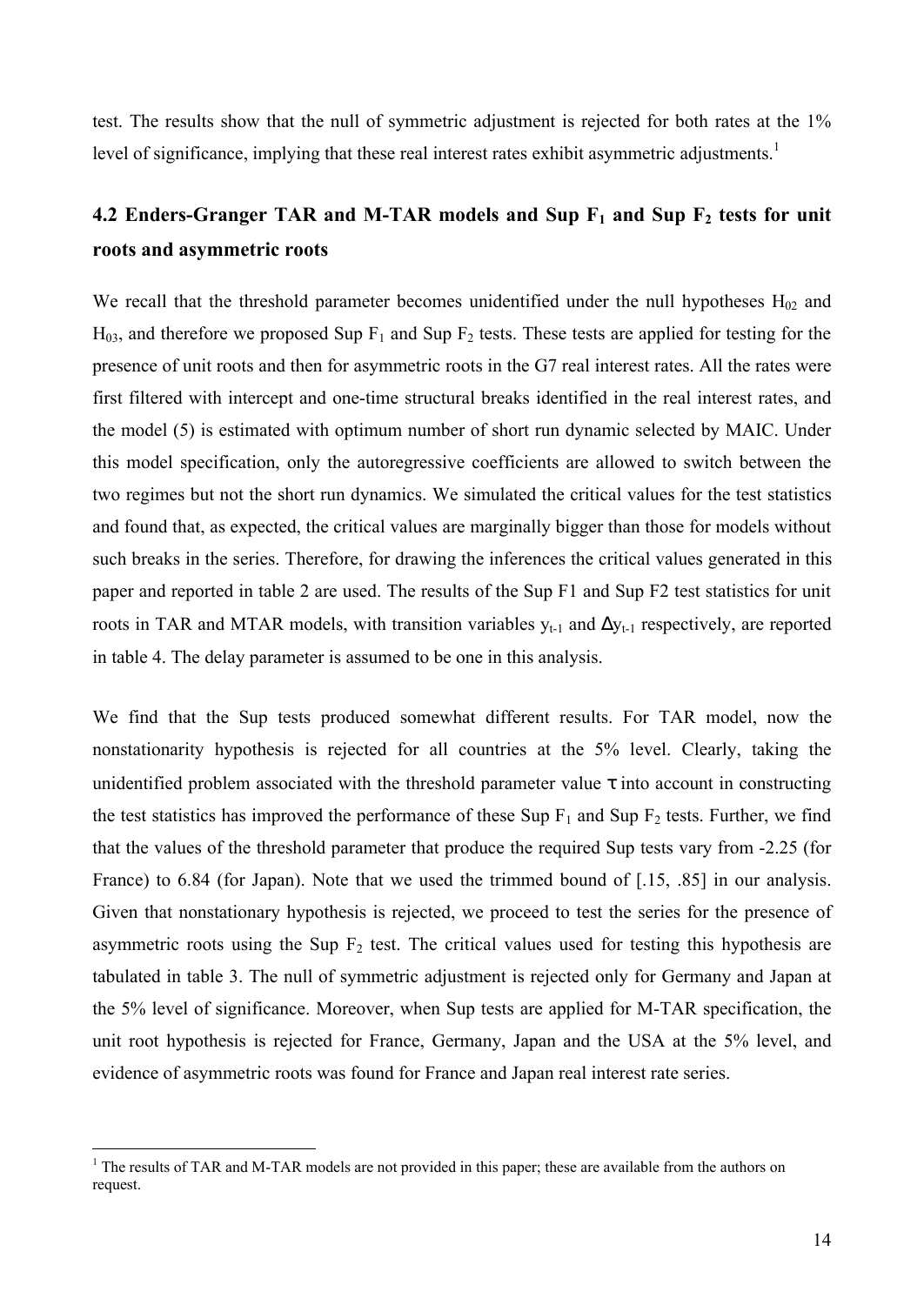#### **4.3 Caner-Hansen TAR model and Sup Wald test for unit roots**

We first study the tests Sup Wald test developed by Caner and Hansen (2001) and then apply the Sup of one-sided versions of Wald and Score tests proposed in section 2.3. We recall the Caner-Hansen TAR model in that the deterministic terms, autoregressive root and the short run dynamics are allowed to switch between the two regimes. Further, the transition variable is  $Dy_t$ -d, where d is the delay parameter which needs to be estimated along with other parameters in the Caner-Hansen TAR model. The real interest rates filtered only for one-point breaks are used in the models, and four lagged dynamics are included in the both regimes. The null  $H<sub>02</sub>$  of unit roots is tested, and if rejected, then series is tested for the null of  $H_{12}$  symmetric adjustments. The critical values tabulated in Caner and Hansen (2001) are used to make inferences, and the results are reported in table  $5^2$ . The application of Caner-Hansen TAR specification and Sup Wald test shows evidence of strong rejection of the unit root hypothesis  $H_{02}$  against  $H_{12}^*$ :  $r_1 \neq 0$  *and* / *or*  $r_2 \neq 0$  for all countries. When the series are tested for the null  $H_{03}$  symmetric adjustments ( $r_1 = r_2$ ) against  $H_{13}$ asymmetric adjustments ( $r_1 \neq r_2$ ), the results reveal that real interest rates of Germany, the UK and the US exhibit asymmetric adjustments. It is interesting to notice that for Germany and the US the attractor is stronger for negative changes in the real interest rate, whereas the attractor is stronger for positive changes for the UK. That is, for the former countries, the adjustment to equilibrium is faster when the process is in the upper regime and for the latter the adjustment is faster when it is in the lower regime.

## **4.4 Caner-Hansen TAR model and one-sided Sup Wald test and one-sided Sup Score test for unit roots**

We have so far tested the null hypothesis of unit roots  $H_{02}$ *:*  $r_1 = r_2 = 0$  against the alternative hypothesis  $H_{12}^*$ :  $r_1 \neq 0$  *and* / *or*  $r_2 \neq 0$ . Clearly, this alternative contains many sub hypotheses, namely a stationary alternative  $H_{12}$ :  $r_1 < 0$  and  $r_2 < 0$  and partial unit root alternatives that  $H_{14}$ :  $r_1 < 0$  and  $r_2 = 0$  and  $H_{15}$ :  $r_1 = 0$  and  $r_2 < 0$ . Based on the alternatives  $H_{14}$  and  $H_{15}$ , Caner and Hansen proposed threshold root test statistics  $R_{1T}$ ,  $R_{2T}$ ,  $t_1$  and  $t_2$ . Further, in this paper we proposed Sup one-sided Wald and Score tests against the stationary alternative  $H_{12}$ :  $r_1 < 0$  and  $r_2 < 0$ . These tests were applied to G7 real interest rates to test for the unit root null  $H_{02}$ :  $r_1 = r_2 = 0$  against the

 $\overline{a}$ 

 $2^2$  For TAR, the autoregressive coefficients are positive which makes these estimations unrealistic. Results are not reported in this paper, however, can be obtained from the authors by request.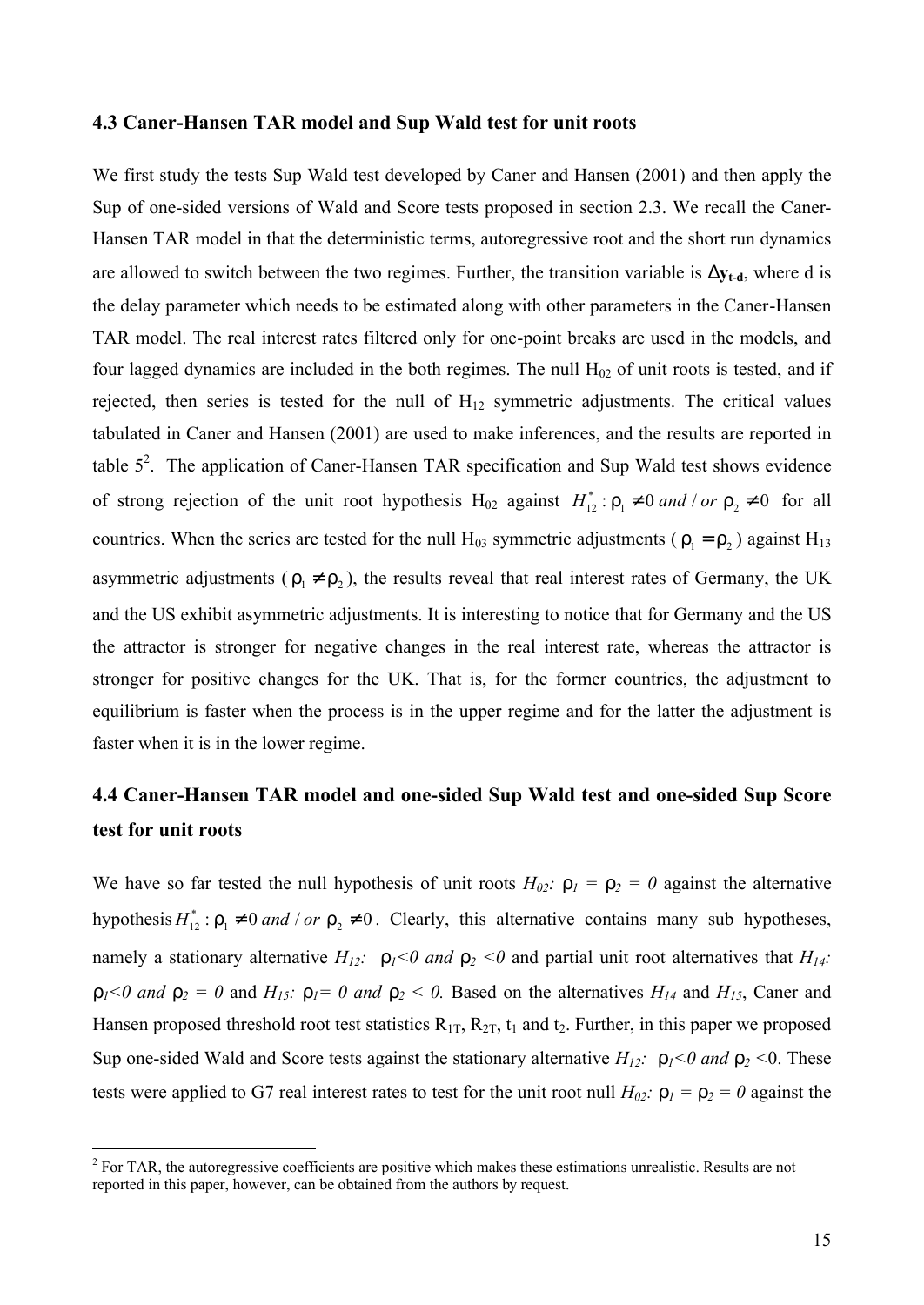stationary alternative  $H_{12}$ :  $r_1 < 0$  and  $r_2 < 0$ . The p-values of Sup one-sided tests can be computed using the formula (12). The results of  $R_{1T}$ ,  $R_{2T}$ ,  $t_1$  and  $t_2$  and Sup one-sided statistics are reported in table 6. The critical values for  $R_{2T}$ ,  $R_{1T}$ ,  $t_1$  and  $t_2$  are given in table III, Caner and Hansen (2001), The results indicate that  $R_{1T}$  for all the countries are significant at the 1% level of significance. For all G7 countries, we find the estimates of  $\rho_1$  and  $\rho_2$  to be negative and hence by construction  $R_{2T}$ and  $R_{1T}$  statistics are identical. Considering the individual negative t ratios, -t<sub>1</sub> and -t<sub>2</sub>, we infer with strong evidence that the unit root null hypothesis  $H_{02}$  can be strongly rejected for six countries, except for France, in favour of  $\rho_1<0$ . The t<sub>2</sub> statistics lead to rejecting the unit root hypothesis against the alternative of  $p_2 < 0$  at the 1% level for six countries and at the 5% level for Canada.

### **5. Conclusion**

This paper proposes testing procedures for unit roots in a two-state regime switching threshold model by taking into account of the one-sided alternative that roots are negative. Motivated by the fact that many economic and financial time series go through various phases of business cycles and consequently their movements around equilibriums can exhibit "deepness" and "steepness" asymmetries, Enders and Granger (1998) extended the simple linear model to a two-state regime switching threshold autoregressive model. There are two roots to capture the adjustment process in this model, one governing the economic downturns and other economic upturns. Enders-Granger's TAR model was further extended by Caner and Hansen (2001) by allowing deterministic trends, the autoregressive root and short-term dynamics to switch between the tworegimes. Since the threshold parameter is unidentified under the null, in order to establish the stationarity in the threshold models, the null hypothesis of both roots being zero is tested using Sup F and Sup Wald tests.

This paper investigates the stationary properties of G7 real interest rates. We find that all series possess an MA(1) innovation, and therefore, a modified AIC is used for selecting the lag length of short run dynamics. Further, we find one-point structural breaks in the real interest rate series. In this paper, we propose Sup of the one-sided Wald test proposed by Wolak (1987) and one-sided Score test by Silvapulle and Silvapulle (1995) to test the unit root hypothesis in the threshold model against the stationary alternative that both roots are negative. We use simulation methods to compute the critical values of the proposed Sup one-sided tests. Application of one-sided tests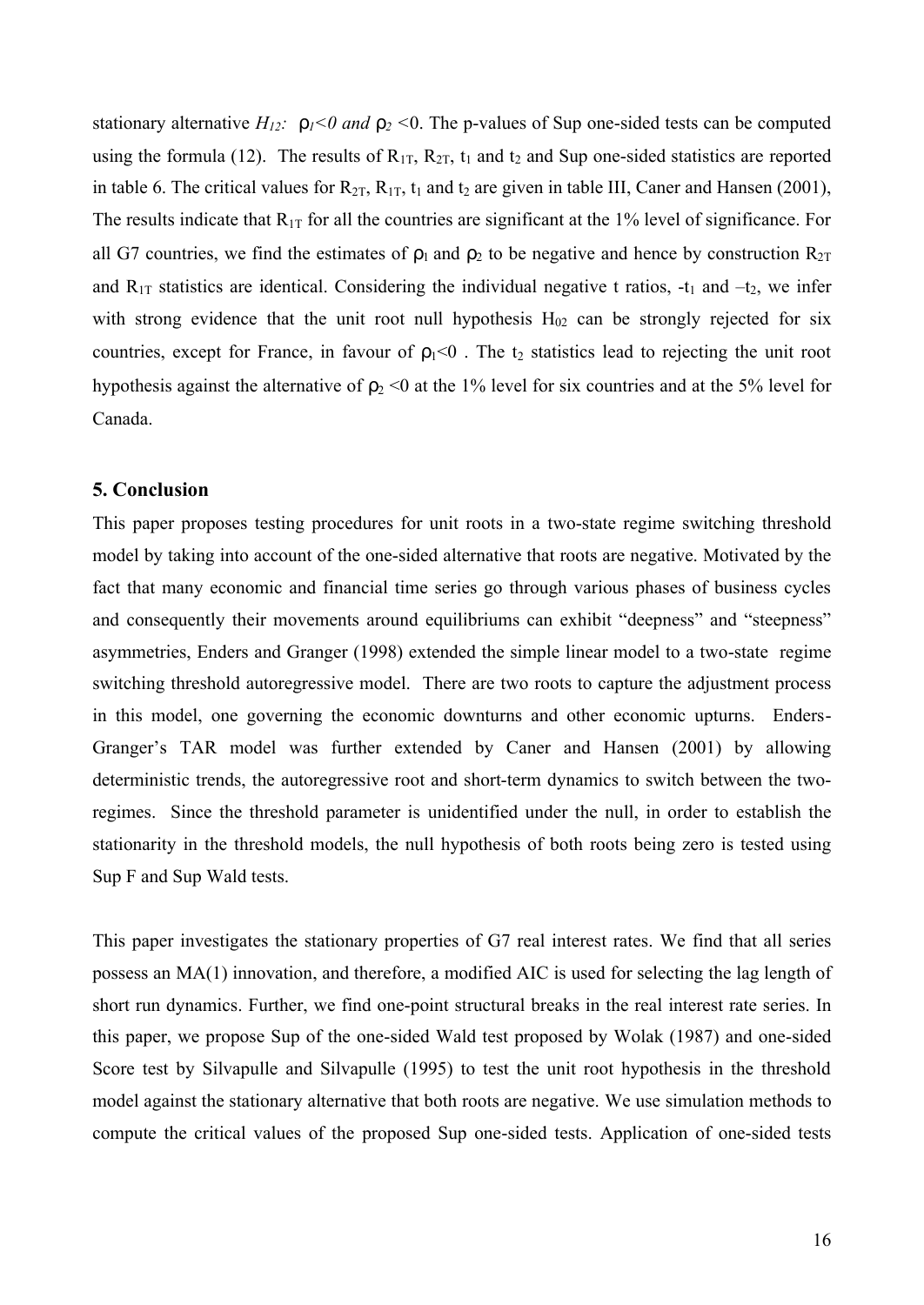shows that all G7 real interest rates are stationary, while the conventional tests found them to be non-stationary.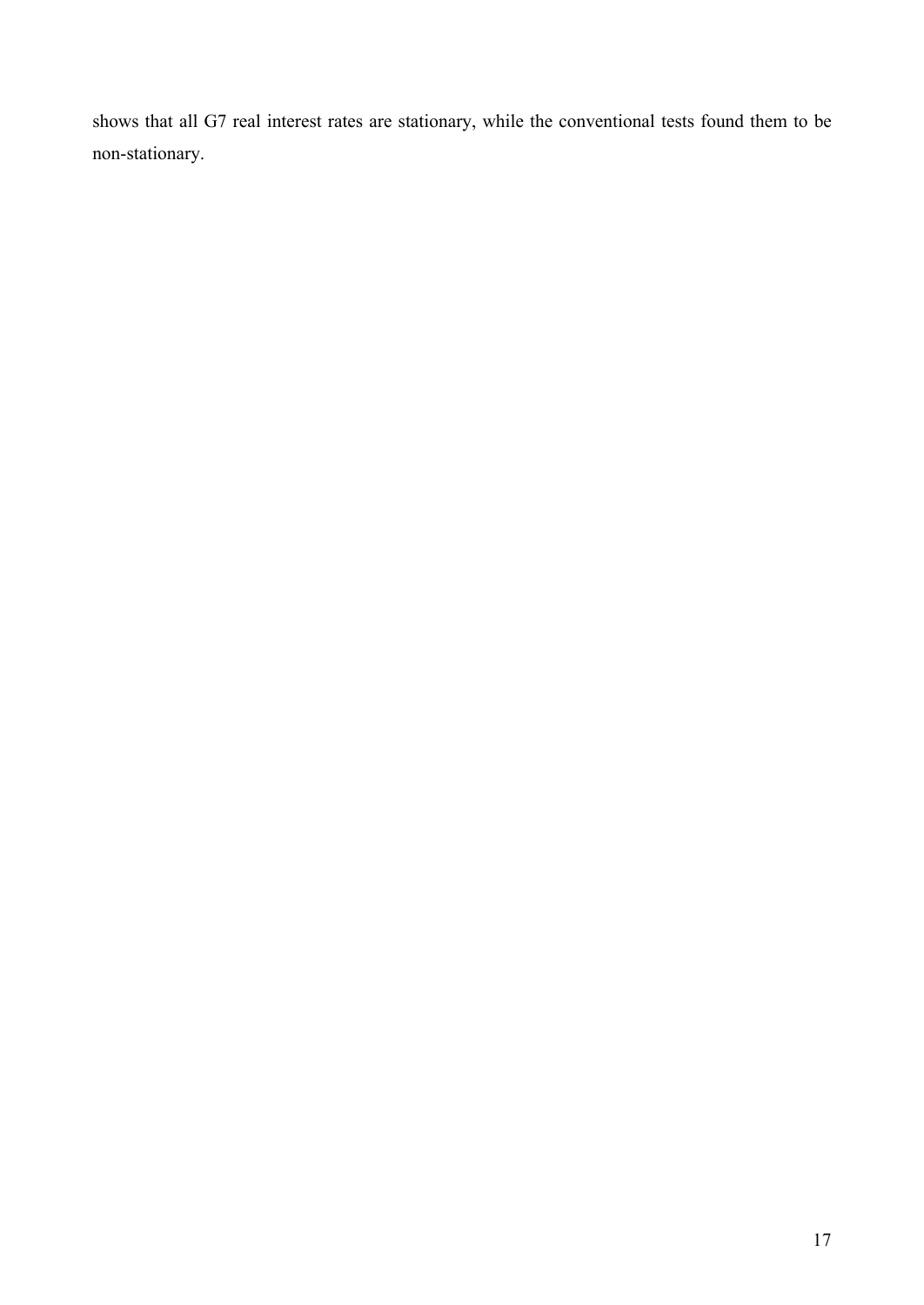

**Figure 1: Real Interest rates for G7 countries**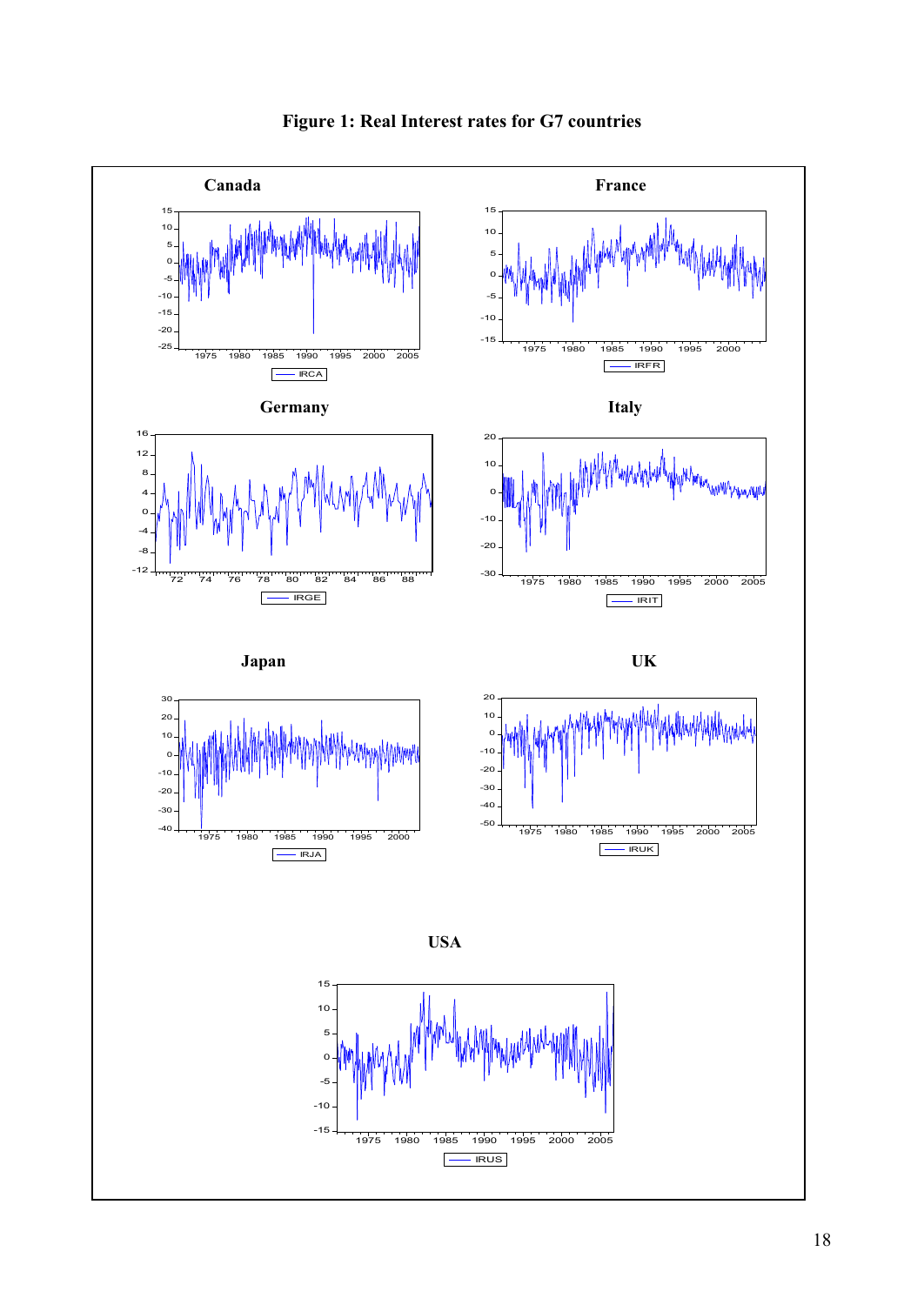|              |            | Canada                | France                | Germany               | <b>Italy</b>          | Japan                 | UK                    | <b>USA</b>            |
|--------------|------------|-----------------------|-----------------------|-----------------------|-----------------------|-----------------------|-----------------------|-----------------------|
| $AR(\alpha)$ |            | 0.99                  | 0.99                  | 0.64                  | 0.97                  | $-0.40$               | 0.99                  | 0.97                  |
| $MA(\theta)$ |            | $-0.91$               | $-0.84$               | $-0.28$               | $-0.77$               | 0.65                  | $-0.91$               | $-0.82$               |
| <b>BIC</b>   | $\bf k$    | 3                     | 11                    | $\Omega$              | 12                    | 13                    | 12                    | 10                    |
|              | <b>ADF</b> | $-5.24^{\circ}$       | $-1.49$               | $-9.69a$              | $-2.06$               | $-2.83^{\circ}$       | $-2.30$               | $-2.24$               |
|              | Za         | $-14.77$ <sup>a</sup> | $-13.05a$             | $-20.27$ <sup>a</sup> | $-11.39a$             | $-38.35$ <sup>a</sup> | $-32.22$ <sup>a</sup> | $-16.68$ <sup>a</sup> |
|              | MZa        | $-26.13$ <sup>a</sup> | $-1.95$               | $-0.12$               | $-3.49$               | $-5.39c$              | $-1.63$               | $-1.70$               |
| <b>AIC</b>   | k          | 15                    | 12                    | 11                    | 15                    | 15                    | 13                    | 11                    |
|              | <b>ADF</b> | $-2.17$               | $-1.57$               | $-1.92$               | $-1.77$               | $-3.13^{b}$           | $-2.50$               | $-1.98$               |
|              | Za         | $-33.49$ <sup>a</sup> | $-12.22a$             | $-20.27$ <sup>a</sup> | $-12.71$ <sup>a</sup> | $-31.10a$             | $-32.22$ <sup>a</sup> | $-16.68a$             |
|              | MZa        | $-1.21$               | $-2.31$               | $-0.12$               | $-2.60$               | $-8.65^{b}$           | $-1.63$               | $-1.70$               |
| <b>MAIC</b>  | k          | 15                    | 11                    | 11                    | 15                    | 11                    | 12                    | 11                    |
|              | <b>ADF</b> | $-2.17$               | $-1.49$               | $-1.92$               | $-177$                | $-2.21$               | $-2.30$               | $-1.98$               |
|              | Za         | $-33.49$ <sup>a</sup> | $-13.05a$             | $-20.27$ <sup>a</sup> | $-12.71$ <sup>a</sup> | $-55.60$ <sup>a</sup> | $-32.22$ <sup>a</sup> | $-16.68a$             |
|              | MZa        | $-1.21$               | $-1.95$               | $-0.12$               | $-2.60$               | $-2.45$               | $-1.63$               | $-1.70$               |
| BK           | k          | 13                    | 6                     | 6                     | 11                    | 9                     | 8                     | 11                    |
|              | Za         | $-18.08a$             | $-10.14$ <sup>a</sup> | $-9.95$ <sup>a</sup>  | $-11.89a$             | $-16.48$ <sup>a</sup> | $-14.75$ <sup>a</sup> | $-13.23$ <sup>a</sup> |

 **Table 1: Time Series Properties of the Real Interest Rate Series for G7 Countries** 

*Notes*: (1) All the series are considered with a constant. (2) Za, MZa and BK denote test statistics from Phillips-Perron test, Ng-Perron test and Phillips Perron test using Bartlett-Kernel, respectively. (3) For PP and Ng-Perron tests using AIC, BIC or MAIC, GLS detrending and AR spectral density are used. (4) a, b, and c refer to significance at 1%, 5% and 10% level, respectively. (5) Newly-West bandwidth is followed when using Bartlett Kernel (BK) spectral density at frequency zero, as presented in the last row.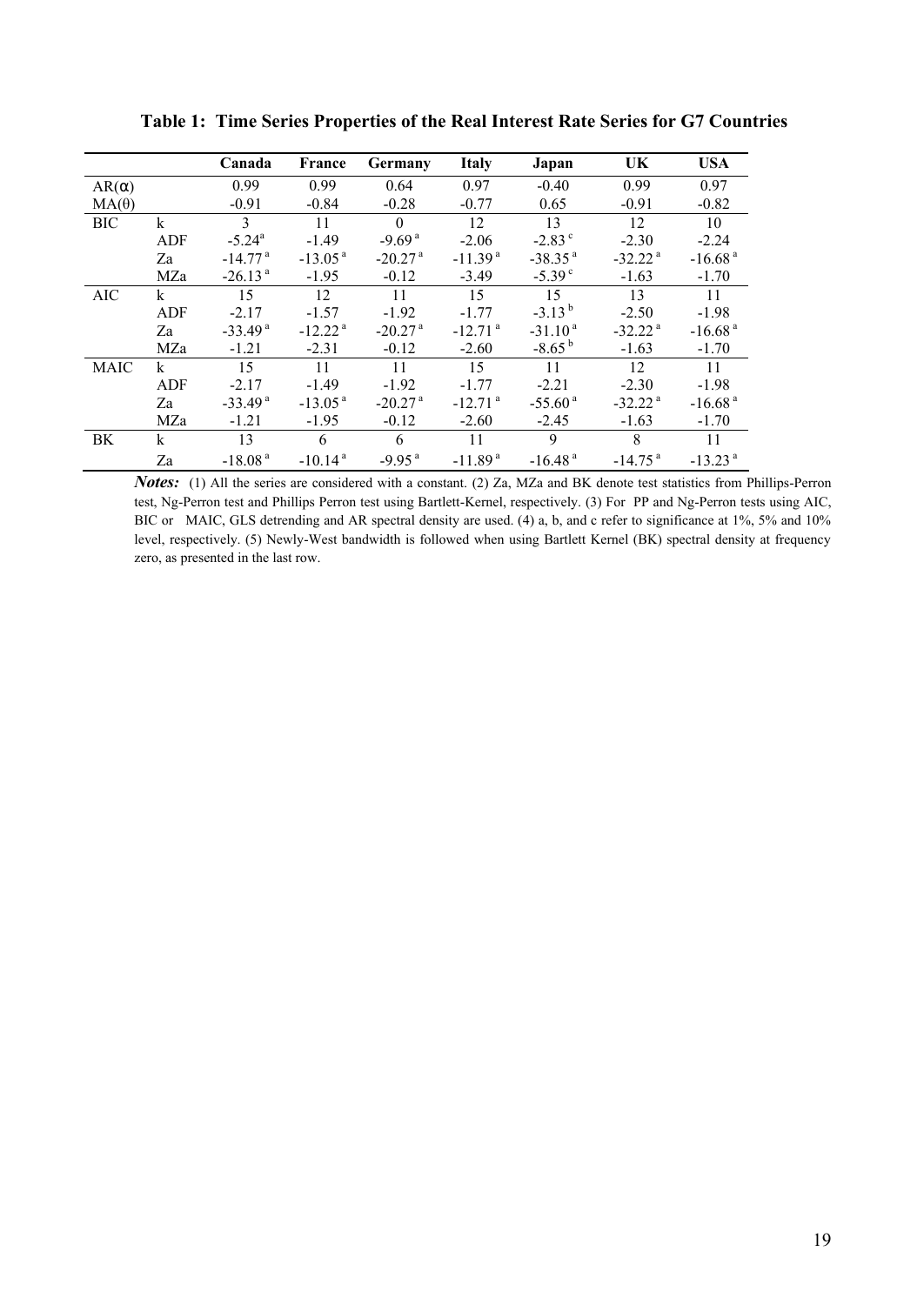| Sample size                         | <b>Probability of a smaller value</b> |             |      |                  |                      |      |  |  |  |
|-------------------------------------|---------------------------------------|-------------|------|------------------|----------------------|------|--|--|--|
|                                     |                                       | <b>CTAR</b> |      |                  | <b>CM-TAR</b>        |      |  |  |  |
|                                     | $F_1$ Statistics                      |             |      | $F_1$ Statistics |                      |      |  |  |  |
|                                     |                                       | Panel A     |      | <b>Panel B</b>   |                      |      |  |  |  |
|                                     | 90%                                   | 95%         | 99%  | 90%              | 95%                  | 99%  |  |  |  |
| For the series with drift           |                                       |             |      |                  |                      |      |  |  |  |
| 50                                  | 4.74                                  | 5.72        | 7.99 | 5.62             | 6.70                 | 9.25 |  |  |  |
| 100                                 | 4.79                                  | 5.70        | 7.85 | 5.71             | 6.75                 | 9.07 |  |  |  |
| 250                                 | 4.83                                  | 5.72        | 7.66 | 5.75             | 6.75                 | 8.84 |  |  |  |
| For the series with drift and trend |                                       |             |      |                  |                      |      |  |  |  |
|                                     |                                       | Panel C     |      |                  | Panel D              |      |  |  |  |
| 50                                  | 6.22                                  | 7.42        | 10.3 | 7.16             | 8.38                 | 11.1 |  |  |  |
| 100                                 | 6.14                                  | 7.21        | 9.54 | 7.19             | 8.34                 | 10.8 |  |  |  |
| 250<br>1.00<br>$\sim$<br>$-1$       | 6.11<br>.                             | 7.13<br>1.1 | 9.37 | 7.25<br>$\cdot$  | 8.37<br>$\mathbf{1}$ | 10.7 |  |  |  |

## **Table 2: The Critical Values for Rejecting the Null Hypothesis of a Unit Root in Consistent TAR and CM-TAR Models**

**Note:** To see the difference we included structural break at some points and increased sample size for the CMTAR model and simulated the critical values. The critical values for T=429 and break point, bp=0.10 are 5.74, 6.82 and 9.35; and for T=429 and bp=0.30 are 7.49, 8.94 and 12.8 at 10%, 5% and 1%, respectively.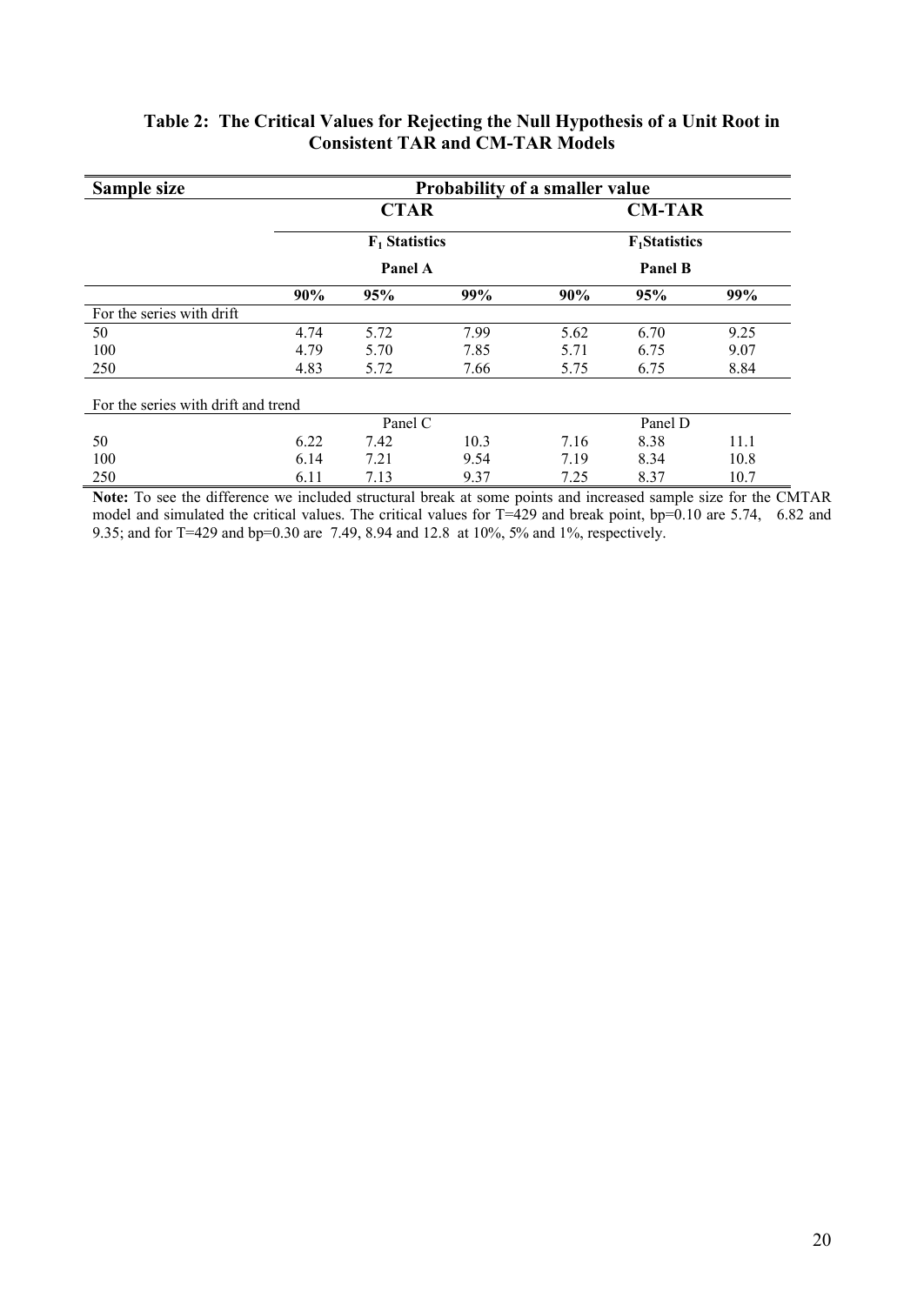## **Table 3: The Critical Values for Rejecting the Null Hypothesis of Symmetric Adjustment in Consistent TAR and CM-TAR Models**

### **Sample size Probability of a smaller value CTAR: F<sup>2</sup> Statistics Panel A**<br>95% **CM-TAR: F<sup>2</sup> Statistics Panel B**<br>95% **90% 95% 99% 90% 95% 99%** For the series with drift<br>50 50 3.26 4.25 6.63 4.67 5.92 8.85 100 3.51 4.52 6.92 4.87 6.09 8.91 250 3.60 4.63 7.06 4.94 6.13 8.84 For the series with drift and trend 50 3.29 4.27 6.68 4.65 5.91 8.92 100 3.52 4.51 6.90 4.85 6.06 9.00 250 3.61 4.62 7.04 4.94 6.14 8.93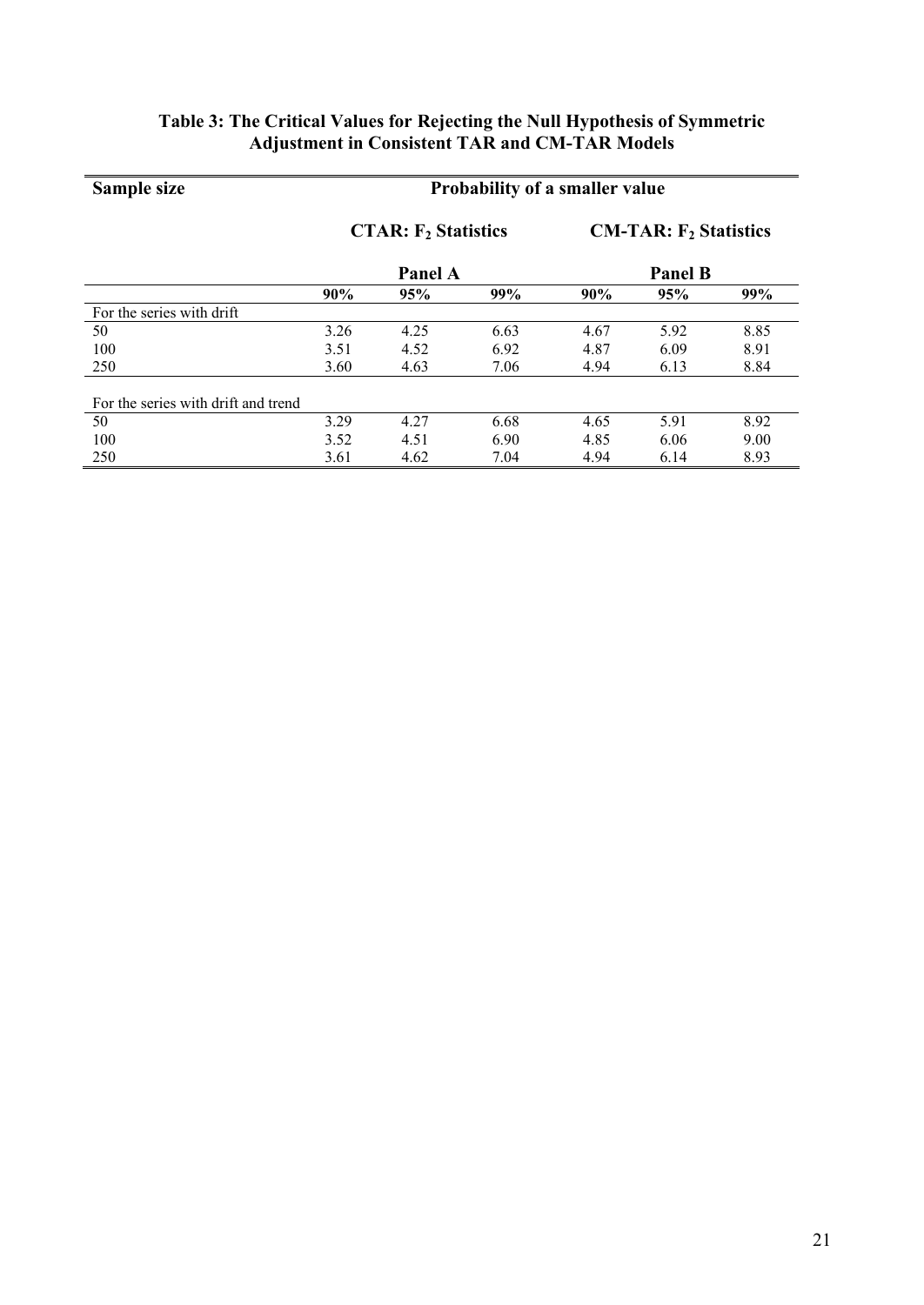| Country       |         | t       | <b>MAIC</b> | $\rho_1$    |         | $\rho_2$    |         | F <sub>1</sub>     | F <sub>2</sub>    | lag |
|---------------|---------|---------|-------------|-------------|---------|-------------|---------|--------------------|-------------------|-----|
|               |         |         |             | coefficient | t-stat  | coefficient | t-stat  |                    |                   |     |
| <b>CTAR</b>   |         |         |             |             |         |             |         |                    |                   |     |
| Canada        | 1975M8  | $-3.69$ | 2.69        | $-0.26$     | $-2.70$ | $-0.13$     | $-1.42$ | $9.26^{\circ}$     | 1.88              | 15  |
| France        | 1980M2  | $-2.25$ | 1.99        | $-0.06$     | $-0.77$ | $-0.18$     | $-2.17$ | $5.83^{b}$         | 2.21              | 17  |
| Germany       | 1979M7  | $-2.93$ | 2.54        | $-0.28$     | $-2.30$ | $-0.49$     | $-3.90$ | $8.64^{\rm a}$     | $5.39^{b}$        | 12  |
| Italy         | 1980M4  | $-4.09$ | 2.78        | $-0.12$     | $-1.61$ | $-0.23$     | $-2.74$ | $7.13^{b}$         | 1.56              | 15  |
| Japan         | 1974M6  | 6.84    | 3.71        | $-0.61$     | $-4.00$ | $-0.39$     | $-3.02$ | 11.21 <sup>a</sup> | $4.67^b$          | 13  |
| UK            | 1975M12 | 3.43    | 3.39        | $-0.28$     | $-2.74$ | $-0.21$     | $-2.27$ | $9.78^{a}$         | 0.69              | 12  |
| <b>US</b>     | 1980M4  | $-3.25$ | 2.23        | $-0.17$     | $-2.04$ | $-0.22$     | $-2.41$ | $7.90^{\text{a}}$  | 0.23              | 11  |
| <b>CM-TAR</b> |         |         |             |             |         |             |         |                    |                   |     |
| Canada        | 1975M8  | 3.24    | 2.68        | $-0.31$     | $-2.82$ | $-0.15$     | $-1.68$ | 4.06               | 2.93              | 17  |
| France        | 1980M2  | 0.60    | 1.94        | 0.02        | 0.24    | $-0.21$     | $-2.70$ | $8.74^{b}$         | $8.25^{b}$        | 17  |
| Germany       | 1979M7  | $-2.48$ | 2.53        | $-0.26$     | $-2.21$ | $-0.49$     | $-3.82$ | $55.47^{\circ}$    | 6.10              | 11  |
| Italy         | 1980M4  | $-3.97$ | 2.81        | $-0.13$     | $-1.88$ | $-0.30$     | $-3.00$ | 8.28b              | 3.48              | 15  |
| Japan         | 1974M6  | $-1.19$ | 3.70        | $-0.59$     | $-4.25$ | $-0.32$     | $-2.37$ | $13.57^a$          | $9.55^{\text{a}}$ | 13  |
| UK            | 1975M12 | 5.82    | 3.39        | $-0.39$     | $-3.03$ | $-0.23$     | $-2.54$ | 5.72               | 2.11              | 13  |
| <b>US</b>     | 1980M4  | $-0.37$ | 2.24        | $-0.22$     | $-2.54$ | $-0.17$     | $-1.93$ | $7.94^{b}$         | 0.36              | 11  |

 **Table 4: Results of modified Asymmetric Unit Root Tests for G7 Real Interest Rates using with Restricted Dynamic in Two Regimes**

*Notes:* (1) a, b, and c indicate significance at 1%, 5% and 10% level, respectively.

(2) Model includes a drift only.

(3) Critical values for testing H<sub>0</sub>:  $\rho_1 = \rho_2 = 0$  are from table 2. For the CTAR model the values are: 7.66, 5.72 & 4.83 at 1%, 5% and 10% level of significance, respectively. For the CMTAR critical values are 8.84, 6.75 and 5.75 at 1%, 5% and 10% level of significance, respectively.

(4) Critical values for the null hypothesis H<sub>0</sub>:  $\rho_1 = \rho_2$  are from table 3. For the CTAR models these are 7.06, 4.63 and 3.60 at 1%, 5% and 10% levels, respectively. For the CMTAR critical values are 8.93, 6.14 and 4.94 at 1%, 5% and 10% level of significance, respectively.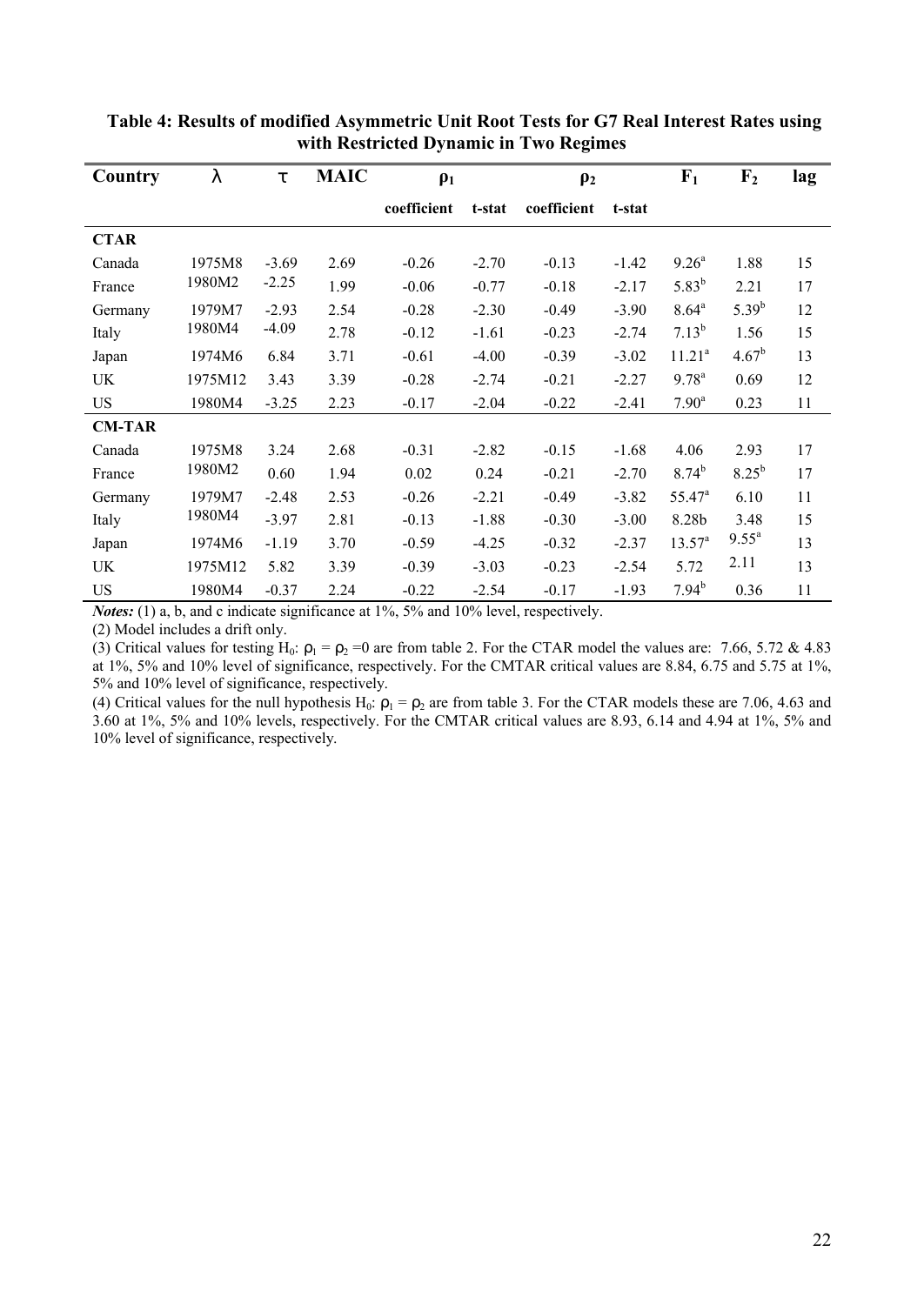| Country    | $t_{D}$ | Coefficients when $\Delta y_{t-1} \geq t_{\Delta}$ |           |            |            |            |            | Coefficients when $\Delta y_{t-1} < t_{\Delta}$ |  |           |            |            | $F_1$ stat | $F_2$ stat |                                  |                              |
|------------|---------|----------------------------------------------------|-----------|------------|------------|------------|------------|-------------------------------------------------|--|-----------|------------|------------|------------|------------|----------------------------------|------------------------------|
|            |         | $\mathbf c$                                        | $y_{t-1}$ | $Dy_{t-1}$ | $Dy_{t-2}$ | $Dy_{t-3}$ | $Dy_{t-4}$ | $\mathbf c$                                     |  | $y_{t-1}$ | $Dy_{t-1}$ | $Dy_{t-2}$ | $Dy_{t-3}$ | $Dy_{t-4}$ | H <sub>0</sub> : $ρ_1 = ρ_2 = 0$ | H <sub>0</sub> : $ρ_1 = ρ_2$ |
| Canada     | 0.68    | $-0.62$                                            | $-0.51$   | $-0.47$    | $-0.42$    | $-0.33$    | $-0.13$    | $-0.13$                                         |  | $-0.29$   | $-0.33$    | $-0.34$    | $-0.21$    | 0.00       | 18.48 <sup>a</sup>               | 4.55                         |
| $(t-stat)$ |         | $-1.34$                                            | $-5.78$   | $-5.05$    | $-5.22$    | $-4.49$    | $-2.07$    | $-0.36$                                         |  | $-3.52$   | $-3.28$    | $-4.32$    | 2.78       | 0.07       |                                  |                              |
| France     | 2.09    | $-0.37$                                            | $-0.19$   | $-0.10$    | $-0.06$    | $-0.05$    | $-0.19$    | 0.02                                            |  | $-0.37$   | $-0.22$    | $-0.35$    | 0.05       | $-0.14$    | $16.04^a$                        | 2.49                         |
| $(t-stat)$ |         | $-0.88$                                            | $-1.83$   | $-0.85$    | 0.59       | $-0.47$    | $-2.03$    | 0.12                                            |  | $-5.63$   | $-2.63$    | $-5.24$    | 0.88       | $-2.43$    |                                  |                              |
| Germany    | $-1.70$ | $-0.03$                                            | $-0.62$   | $-0.03$    | 0.01       | 0.06       | $-0.01$    | 0.34                                            |  | $-0.89$   | $-0.09$    | $-0.05$    | 0.00       | $-0.08$    | $34.59^{a}$                      | 5.59 <sup>c</sup>            |
| $(t-stat)$ |         | $-0.09$                                            | $-6.02$   | $-0.23$    | 0.17       | 0.81       | $-0.10$    | 0.73                                            |  | $-7.84$   | $-0.86$    | $-0.55$    | 0.02       | $-1.21$    |                                  |                              |
| Italy      | 0.74    | 0.30                                               | $-0.43$   | $-0.31$    | $-0.18$    | $-0.21$    | $-0.19$    | $-0.65$                                         |  | $-0.26$   | $-0.38$    | $-0.14$    | $-0.12$    | 0.05       | 18.47 <sup>a</sup>               | 3.11                         |
| $(t-stat)$ |         | 0.73                                               | $-5.38$   | $-3.50$    | $-2.30$    | $-2.72$    | $-2.71$    | $-2.03$                                         |  | $-3.90$   | $-4.44$    | $-2.05$    | $-1.82$    | 0.77       |                                  |                              |
| Japan      | $-3.63$ | $-0.08$                                            | $-0.83$   | $-0.05$    | $-0.20$    | $-0.16$    | $-0.07$    | 0.38                                            |  | $-0.65$   | 0.04       | $-0.25$    | $-0.07$    | $-0.29$    | 26.56 <sup>a</sup>               | 2.34                         |
| $(t-stat)$ |         | $-0.14$                                            | $-6.99$   | $-0.46$    | $-2.35$    | $-2.21$    | $-1.11$    | 0.38                                            |  | $-5.44$   | 0.36       | $-2.45$    | $-0.78$    | $-3.92$    |                                  |                              |
| UK         | 5.74    | 2.42                                               | $-0.85$   | $-0.01$    | $-0.08$    | $-0.17$    | $-0.11$    | $-0.31$                                         |  | $-0.41$   | $-0.35$    | $-0.15$    | $-0.10$    | $-0.11$    | 25.45 <sup>a</sup>               | $6.29^{b}$                   |
| $(t-stat)$ |         | 1.90                                               | $-5.39$   | $-0.06$    | $-0.71$    | $-1.61$    | $-1.09$    | $-0.81$                                         |  | $-5.01$   | $-3.84$    | $-2.19$    | $-1.63$    | $-2.05$    |                                  |                              |
| <b>US</b>  | $-3.28$ | 0.02                                               | $-0.32$   | $-0.26$    | $-0.25$    | $-0.15$    | $-0.18$    | $-1.77$                                         |  | $-0.63$   | $-0.21$    | $-0.24$    | $-0.25$    | $-0.05$    | 20.68 <sup>a</sup>               | $7.44^{b}$                   |
| $(t-stat)$ |         | 0.12                                               | $-4.59$   | $-3.25$    | $-3.64$    | $-2.48$    | $-3.22$    | $-2.94$                                         |  | $-5.59$   | $-2.20$    | $-2.62$    | $-2.88$    | $-0.68$    |                                  |                              |

## **Table 5: Results of Asymmetric Unit Root tests for G7 Real Interest Rates using M-TAR Model with Unrestricted Dynamics in Two Regimes with Structural Break**

*Notes:* (1) Relevant t-statistics are reported below the respective coefficients for each country; (2) Critical values for testing the null hypothesis H<sub>0</sub>:  $\rho_1 = \rho_2 = 0$  are from table 2. These are 8.84, 6.75 and 5.75 at 1%, 5% and 10% level of significance, respectively. (3) Critical values for testing H<sub>0</sub>:  $\rho_1 = \rho_2$  are from table 3 which are 8.93, 6.14 and 4.94 at 1%, 5% and 10% level of significance, respectively.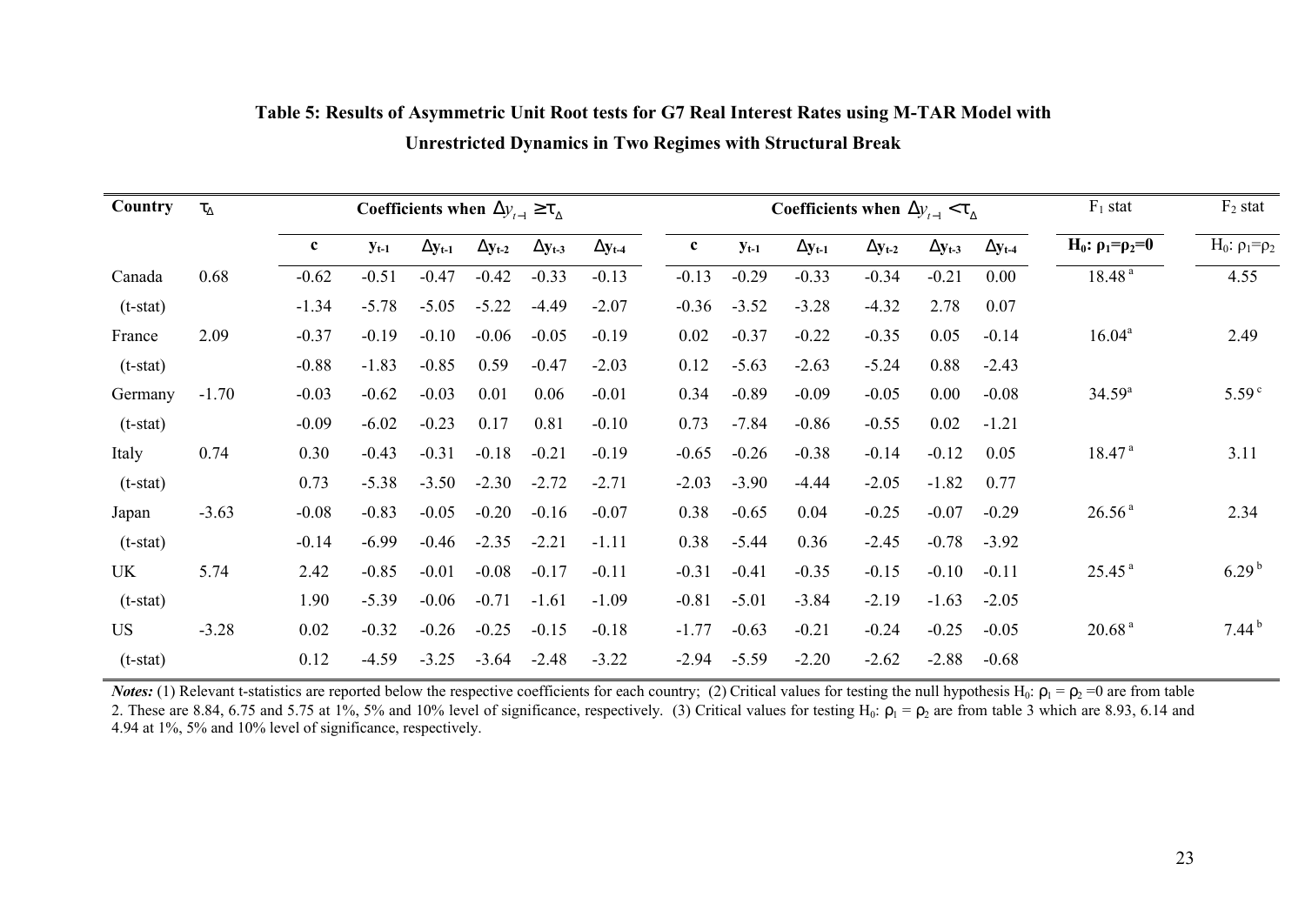| Country   | - $t_1$           | -t <sub>2</sub>   | $R_{1T} = t_1^2 1_{(\hat{r}_1 < 0)} + t_2^2 1_{(\hat{r}_2 < 0)}$ | $R_{2T} = t_1^2 + t_2^2$ |
|-----------|-------------------|-------------------|------------------------------------------------------------------|--------------------------|
| Canada    | $5.78^{a}$        | $3.52^{b}$        | 45.80 $a$                                                        | 45.80 $a$                |
| France    | 1.83              | 5.63 <sup>a</sup> | 35.05 $a$                                                        | 35.05 $a$                |
| Germany   | 6.02 <sup>a</sup> | 7.84 <sup>a</sup> | 97.71 <sup>a</sup>                                               | 97.71 $^a$               |
| Italy     | 5.38 <sup>a</sup> | 3.92 <sup>a</sup> | 44.15 $^{a}$                                                     | 44.15 $a$                |
| Japan     | 6.99 <sup>a</sup> | 5.44 <sup>a</sup> | 78.45 <sup>a</sup>                                               | 78.45 <sup>a</sup>       |
| <b>UK</b> | 5.39 <sup>a</sup> | 5.01 <sup>a</sup> | 54.15 $^{a}$                                                     | 54.15 $^{a}$             |
| <b>US</b> | 4.59 <sup>a</sup> | 5.59 <sup>a</sup> | 52.32 $a$                                                        | 52.32 $a$                |

T**able 6: Results for the unit root null hypothesis against stationarity and partial unit roots** 

**Note:** a and b denote significance at 1% and 5% level of significance, respectively. Critical values for  $R_{2T}$ ,  $R_{1T}$ ,  $t_1$  and  $t_2$  are from Caner and Hansen (2001), table III. For  $R_{2T}$  appropriate critical values are 11.31, 13.24 and 17.50 at 10%, 5% and 1% level, respectively, whereas for  $R_{1T}$  appropriate critical values are 10.84, 12.75 and 16.97 at 10%, 5% and 1% level. For  $t_1$  (also for  $t_2$ ) the values are 2.97, 3.26 and 3.82, respectively. The asymptotic bounds for  $t_1$  and  $t_2$  are the same under symmetric trimming. We used the trimming bound of [.15, .85]. For all G7 countries, the estimates of  $\rho_1$  and  $\rho_2$  are negative and hence  $R_{2T}$  and  $R_{1T}$ statistics are identical.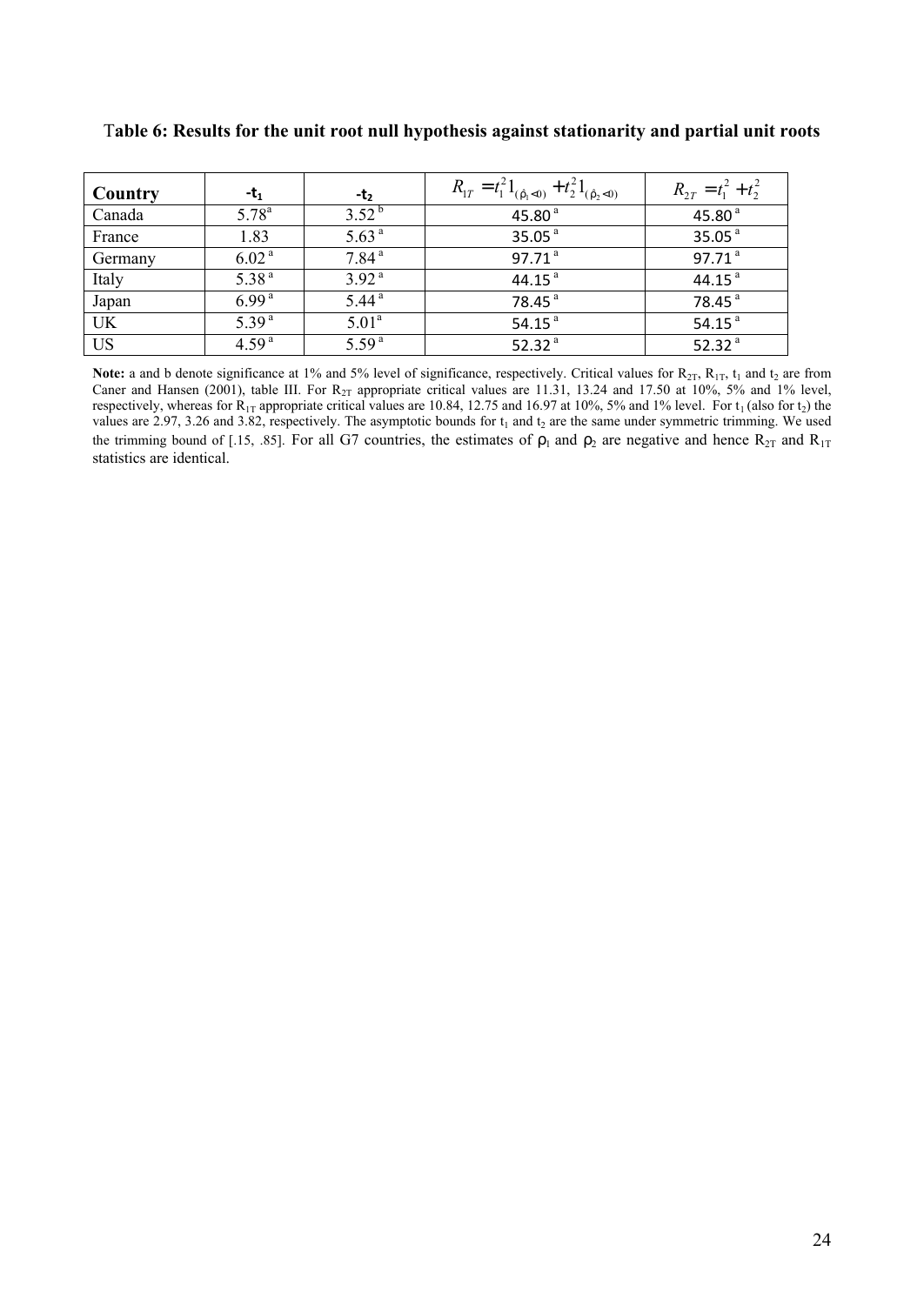### **Reference**

- Andrews, D.W.K. (1993), Tests for Parameter Instability and Structural Changes with Unknown Change Point, *Econometrica*, 61, 821-856.
- Balke, N.S. and Fomby, T.B. (1997), Threshold Cointegration, *International Economic Review*, 38, 627–645.
- Caner, M., and Hansen, B.E. (2001), Threshold Autoregression with a Unit Root, *Econometrica,* 69, 1555–1596.
- Davies, R.B. (1977), Hypothesis Testing when a Nuisance Parameter is Present Only Under the Alternative, *Biometrika*, 64, 2, 247-254.
- Davies, R.B. (1987), Hypothesis Testing when a Nuisance Parameter is Present Only Under the Alternative, *Biometrika*, 74, 1, 33-43.
- DeJong, D.N.J., Nankervis, J.C., Savin N.E. and Whiteman, C.H. (1992), Integration versus Trend-Stationarity in Time Series, *Econometrica*, 60, 423-433.
- Dickey, D. A. and Fuller, W.A. (1979), Distribution of the Estimators for Autoregressive Time Series with a Unit Root, *Journal of the American Statistical Association*, 74, 427-31.
- Enders, W. (2001), Improved Critical Values for the Enders-Granger Unit Root Test, *Applied Econometrics Letters*, 8, 257-261.
- Enders, W., and Granger, C. W. J. (1998), Unit-Root Tests and Asymmetric Adjustment with an Example Using the Term Structure of Interest Rates, *Journal of Business and Economic Statistics,*16, 3, 304-311.
- Hansen, B.E. and Seo, B. (2002), Testing for Two-Regime Threshold Cointegration in Vector Error-Correction Models, *Journal of Econometrics*, 110, 293–318.
- IFS, International Monetary Fund, September 2007.
- Neftci, S.N. (1984), Are Economic Time Series Asymmetric Over the Business Cycle?, *Journal of Political Economy*, 92, 307-328.
- Ng, S. and Perron, P. (2001), Lag Length Selection and the Construction of Unit Root Tests with Good Size and Power, *Econometrica,* 69, 1529–1554.
- Perron, P. (1989), The Great Crash, the Oil Price Shock, and the Unit Root Hypothesis, *Econometrica*, 57, 6, 1361–1401.
- Perron, P. and Qu, Z. (2007), A Simple Modification to Improve the Finite Sample Properties of Ng and Perron's Unit Root Tests, *Economic Letters*, 94, 1, 12-19.